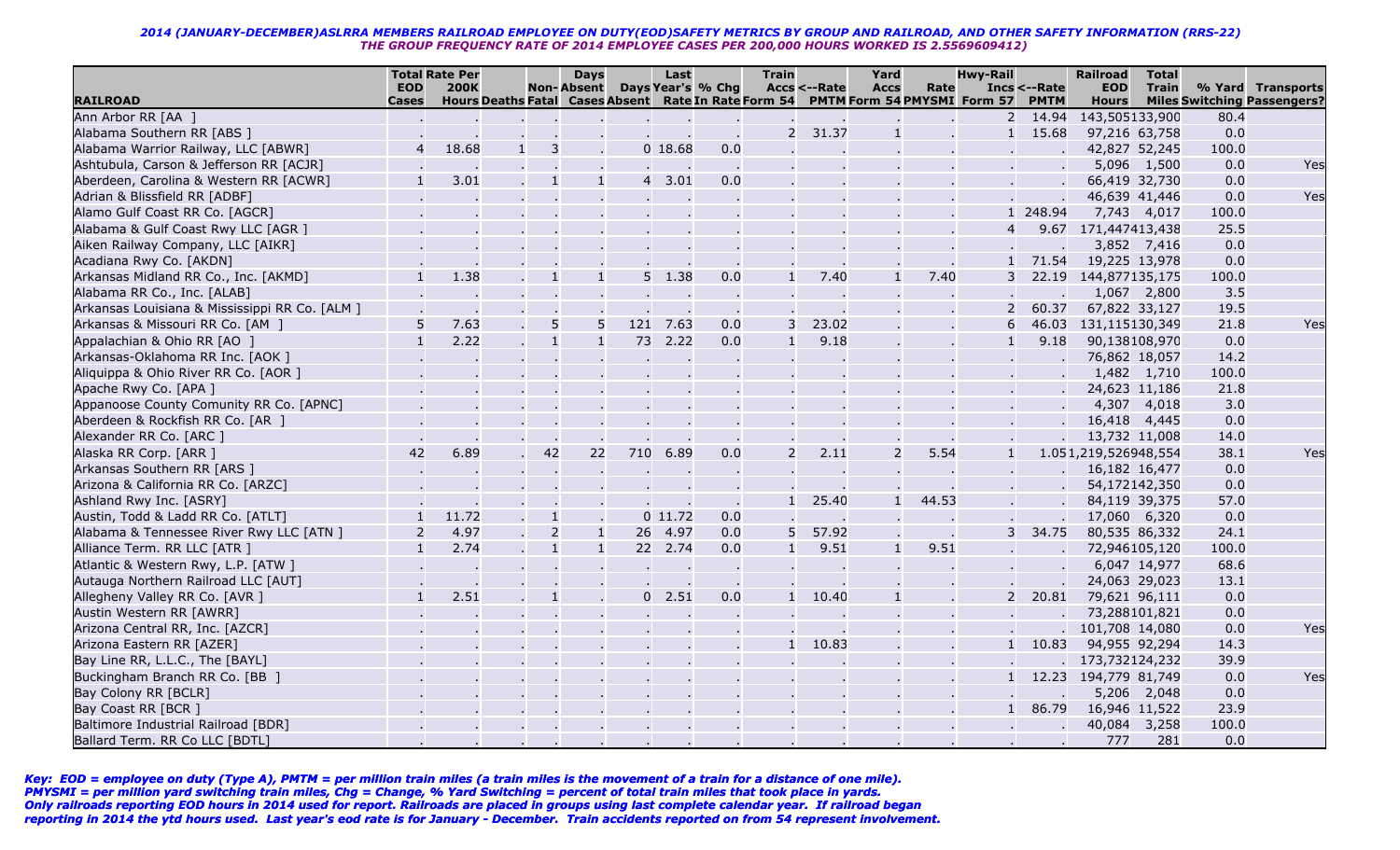|                                                  |                | <b>Total Rate Per</b>                                |                | <b>Days</b>       |                | Last      |                   | <b>Train</b>  |                 | Yard           |       | <b>Hwy-Rail</b>                  |              | <b>Railroad</b> | <b>Total</b> |       |                                    |
|--------------------------------------------------|----------------|------------------------------------------------------|----------------|-------------------|----------------|-----------|-------------------|---------------|-----------------|----------------|-------|----------------------------------|--------------|-----------------|--------------|-------|------------------------------------|
|                                                  | <b>EOD</b>     | <b>200K</b>                                          |                | <b>Non-Absent</b> |                |           | Days Year's % Chg |               | Accs <--Rate    | <b>Accs</b>    | Rate  |                                  | Incs <--Rate | <b>EOD</b>      | <b>Train</b> |       | % Yard Transports                  |
| <b>RAILROAD</b>                                  | <b>Cases</b>   | Hours Deaths Fatal Cases Absent Rate In Rate Form 54 |                |                   |                |           |                   |               |                 |                |       | PMTM Form 54 PMYSMI Form 57 PMTM |              | <b>Hours</b>    |              |       | <b>Miles Switching Passengers?</b> |
| Bighorn Divide & Wyoming RR, Inc. [BDW ]         | $\overline{1}$ | 3.11                                                 | $\mathbf{1}$   |                   | $\Omega$       | 3.11      | 0.0               |               |                 |                |       |                                  |              | 64,395          | 13,636       | 0.0   |                                    |
| Birmingham Terminal Railway LLC [BHRR]           |                | 0.65                                                 | $\overline{1}$ |                   | $\Omega$       | 0.65      | 0.0               | $\mathbf{1}$  | 3.44            | $\mathbf{1}$   | 3.93  |                                  |              | 306,827         | 290,529      | 87.6  |                                    |
| Burlington Junction Rwy [BJRY]                   |                |                                                      |                |                   |                |           |                   | $\mathbf{1}$  | 83.40           | $\mathbf{1}$   | 83.40 |                                  |              | 67,945          | 11,991       | 100.0 |                                    |
| Bloomer Shippers Connecting RR Co. [BLOL]        |                |                                                      |                |                   |                |           |                   |               |                 |                |       |                                  | 1 127.98     | 17,460          | 7,814        | 0.0   |                                    |
| Blackwell Northern Gateway RR Co. [BNG ]         |                |                                                      |                |                   |                |           |                   |               |                 |                |       |                                  |              | 11,602          | 4,510        | 0.0   |                                    |
| Border Pacific RR [BOP ]                         |                |                                                      |                |                   |                |           |                   |               |                 |                |       |                                  |              | 272             | 2,343        | 4.2   |                                    |
| Buffalo & Pittsburgh RR, Inc. [BPRR]             |                | 0.42                                                 | $\mathbf{1}$   |                   | $\overline{0}$ | 0.42      | 0.0               |               |                 |                |       |                                  | 4.25         | 473,409         | 470,066      | 33.2  |                                    |
| Belt Rwy Co. Of Chicago [BRC ]                   |                | 1.37                                                 | 6              | 2                 | 149            | 1.37      | 0.0               | 12            | 25.78           | 10             | 22.28 | $\mathbf{1}$                     | 2.15         | 875,720         | 465,440      | 96.4  |                                    |
| Brownsville & Rio Grande International RW [BRG ] |                | 5.15                                                 | $\overline{2}$ | $\overline{2}$    | 73             | 5.15      | 0.0               |               |                 |                |       |                                  |              | 77,650          | 79,020       | 100.0 |                                    |
| Baton Rouge Southern RR [BRS ]                   |                |                                                      |                |                   |                |           |                   | $\mathcal{P}$ | 41.07           | $\overline{2}$ |       |                                  |              | 45,920          | 48,692       | 0.0   |                                    |
| Boise Valley Railroad, Inc. [BVRR]               |                |                                                      |                |                   |                |           |                   |               |                 |                |       |                                  | 31.72        | 35,538          | 31,529       | 38.7  |                                    |
| Brandywine Valley RR Co. [BVRY]                  |                | 5.13                                                 |                |                   | $\mathbf{0}$   | 5.13      | 0.0               |               |                 |                |       |                                  |              | 38,960          | 19,130       | 100.0 |                                    |
| Bauxite & Northern Rwy Co. [BXN ]                |                |                                                      |                |                   |                |           |                   |               |                 |                |       |                                  |              | 15,563          | 14,426       | 100.0 |                                    |
| Chesapeake & Albemarle RR Co. [CA ]              |                |                                                      |                |                   |                |           |                   |               | 1 108.57        |                |       |                                  |              | 5,635           | 9,211        | 0.0   |                                    |
| Columbus & Greenville Rwy Co. [CAGY]             |                |                                                      |                |                   |                |           |                   |               |                 |                |       |                                  |              | 82,069          | 92,270       | 80.3  |                                    |
| Carolina Southern RR Co., The [CALA]             |                |                                                      |                |                   |                |           |                   |               |                 |                |       |                                  |              | 67              | 41           | 0.0   |                                    |
| Coos Bay Rail LInk [CBR]                         |                |                                                      |                |                   |                |           |                   |               |                 |                |       |                                  |              | 16,729          | 22,073       | 2.6   |                                    |
| Columbia Basin RR Co. Inc. [CBRW]                |                | 4.17                                                 |                | $\overline{1}$    | 14             | 4.17      | 0.0               |               |                 |                |       |                                  | 28.84        | 47,955          | 34,679       | 0.0   |                                    |
| Copper Basin Rwy, Inc. [CBRY]                    |                | 1.94                                                 | $\mathbf{1}$   |                   | $\Omega$       | 1.94      | 0.0               |               |                 |                |       |                                  |              | 103,318         | 86,030       | 0.0   |                                    |
| Columbus & Chattahoochee Railroad, Inc. [CCHA]   |                |                                                      |                |                   |                |           |                   | $\mathbf{1}$  | 29.47           |                |       | 3                                | 88.42        | 47,914          | 33,928       | 25.7  |                                    |
| Chattooga & Chickamauga RR [CCKY]                |                |                                                      |                |                   |                |           |                   |               |                 |                |       |                                  |              | 5,077           | 9,144        | 4.0   |                                    |
| Corpus Christi Term. RR Inc. [CCPN]              |                |                                                      |                |                   |                |           |                   |               |                 |                |       |                                  |              | 32,051          | 60,145       | 100.0 |                                    |
| Cleveland Commercial RR Co., LLC [CCRL]          |                | 47.65                                                |                | $\mathbf{1}$      |                | 1 47.65   | 0.0               |               |                 |                |       |                                  |              | 4,197           | 8,607        | 100.0 |                                    |
| Central Calfornia Traction Co. [CCT]             |                |                                                      |                |                   |                |           |                   |               |                 |                |       |                                  | 20.18        | 50,776          | 49,563       | 87.4  |                                    |
| Central RR Co. Of Indianapolis [CERA]            |                |                                                      |                |                   |                |           |                   |               |                 |                |       |                                  |              | 5,349           | 16,887       | 26.2  |                                    |
| CHICAGO, FT. WAYNE & EASTERN [CFE ]              |                |                                                      |                |                   |                |           |                   |               |                 |                |       |                                  |              | 102,004         | 147,233      | 21.7  |                                    |
| California Northern RR Co. [CFNR]                |                |                                                      |                |                   |                |           |                   |               |                 |                |       |                                  |              | 77,371          | 83,951       | 11.7  |                                    |
| Caney Fork & Western RR [CFWR]                   |                |                                                      |                |                   |                |           |                   |               |                 |                |       |                                  |              | 8,943           | 7,537        | 25.6  |                                    |
| Chestnut Ridge Rwy Co. [CHR ]                    |                |                                                      |                |                   |                |           |                   |               |                 |                |       |                                  |              | 6,770           | 10,491       | 55.5  |                                    |
| Charlotte Southern RR Co. [CHS ]                 |                |                                                      |                |                   |                |           |                   |               |                 |                |       |                                  |              | 1,206           | 104          | 0.0   | Yes                                |
| Cedar Rapids & Iowa City Rwy Co. [CIC ]          |                | 1.29                                                 | $\mathbf{1}$   |                   | $\Omega$       | 1.29      | 0.0               |               | $1 \quad 11.31$ |                | 11.31 |                                  |              | 155,262         | 88,401       | 100.0 |                                    |
| Central RR Co. Of Indiana [CIND]                 |                |                                                      |                |                   |                |           |                   |               |                 |                |       | $\overline{2}$                   | 19.95        | 29,434          | 100,260      | 51.0  |                                    |
| Chattahoochee Industrial RR [CIRR]               |                |                                                      |                |                   |                |           |                   | $\mathbf{1}$  | 24.35           |                |       |                                  |              | 25,405          | 41,073       | 72.5  |                                    |
| Chesapeake & Indiana RR [CKIN]                   |                |                                                      |                |                   |                |           |                   |               |                 |                |       |                                  |              | 16,036          | 4,346        | 0.0   |                                    |
| Columbia & Cowlitz Rwy Co. [CLC ]                |                | 4.02                                                 |                |                   | $\Omega$       | 4.02      | 0.0               |               |                 |                |       |                                  |              | 49,707          | 54,621       | 55.1  |                                    |
| Carolina Coastal Rwy, Inc. [CLNA]                |                |                                                      |                |                   |                |           |                   | $\mathbf{1}$  | 16.24           |                |       |                                  |              | 58,000          | 61,579       | 0.0   |                                    |
| Clarendon & Pittsford RR Co. [CLP ]              |                | 12.87                                                | $\overline{2}$ |                   |                | $0$ 12.87 | 0.0               | $\mathbf{1}$  | 23.44           |                | 50.66 |                                  |              | 31,073          | 42,662       | 46.3  |                                    |
| Central Montana RR [CM ]                         |                |                                                      |                |                   |                |           |                   |               |                 |                |       |                                  |              | 11,543          | 1,517        | 14.0  | Yes                                |
| Madison RR Division [CMPA]                       |                |                                                      |                |                   |                |           |                   |               |                 |                |       |                                  |              | 12,064          | 2,437        | 0.5   | Yes                                |
| Conecuh Valley Railway, LLC [COEH]               |                |                                                      |                |                   |                |           |                   |               |                 |                |       |                                  |              | 5,235           | 4,197        | 0.0   |                                    |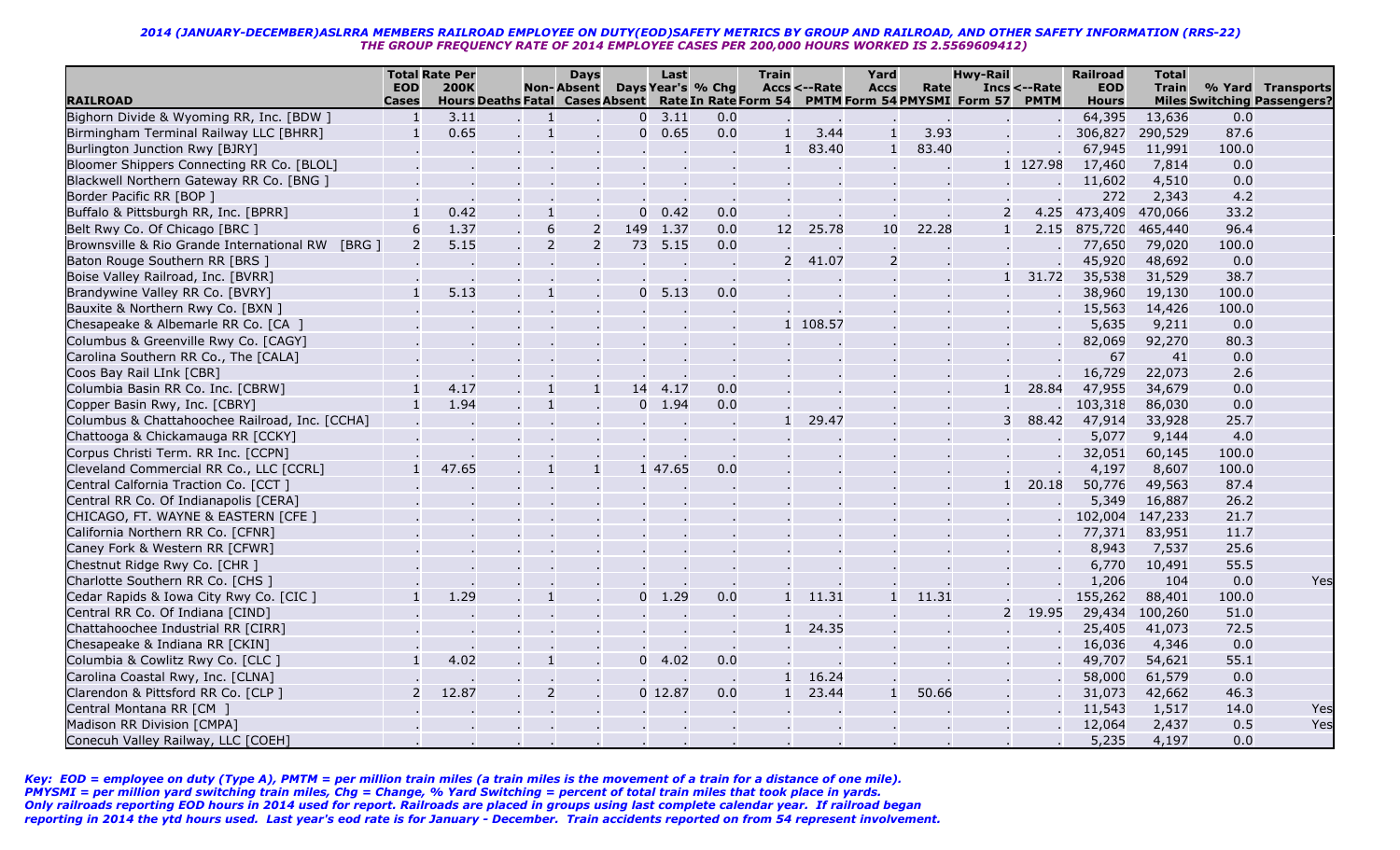|                                                   |               | <b>Total Rate Per</b>                                |                | <b>Days</b>       |                | Last      |                   | <b>Train</b> |              | Yard         |          | <b>Hwy-Rail</b>             |              | <b>Railroad</b>        | <b>Total</b>    |       |                                    |
|---------------------------------------------------|---------------|------------------------------------------------------|----------------|-------------------|----------------|-----------|-------------------|--------------|--------------|--------------|----------|-----------------------------|--------------|------------------------|-----------------|-------|------------------------------------|
|                                                   | <b>EOD</b>    | <b>200K</b>                                          |                | <b>Non-Absent</b> |                |           | Days Year's % Chg |              | Accs <--Rate | <b>Accs</b>  | Rate     |                             | Incs <--Rate | <b>EOD</b>             | <b>Train</b>    |       | % Yard Transports                  |
| <b>RAILROAD</b>                                   | <b>Cases</b>  | Hours Deaths Fatal Cases Absent Rate In Rate Form 54 |                |                   |                |           |                   |              |              |              |          | PMTM Form 54 PMYSMI Form 57 | <b>PMTM</b>  | <b>Hours</b>           |                 |       | <b>Miles Switching Passengers?</b> |
| Central Oregon & Pacific RR, Inc. [CORP]          |               |                                                      |                |                   |                |           |                   | 3            | 18.43        |              |          | 2                           | 12.29        | 119,353                | 162,750         | 0.0   |                                    |
| Chicago Port RR Co. [CPC ]                        |               |                                                      |                |                   |                |           |                   |              |              |              |          |                             |              | 1,044                  | 961             | 100.0 |                                    |
| Carolina Piedmont Div-South Carolina Ctr [CPDR]   |               |                                                      |                |                   |                |           |                   |              |              |              |          |                             |              | 19,858                 | 43,973          | 58.9  |                                    |
| Chicago Rail Link [CRL ]                          |               | 1.43                                                 | $\overline{1}$ |                   |                | 2, 1.43   | 0.0               | 2            | 11.40        | $\mathbf{1}$ | 6.25     |                             | 5.70         | 140,114 175,474        |                 | 91.2  |                                    |
| Consolidated Rail Corp. (CRSH]                    | 22            | 2.06                                                 | 22             |                   | 20 2,547 2.06  |           | 0.0               | 14           | 4.40         | 10           | 5.33     | 21                          |              | 6.602,133,4763,179,575 |                 | 59.0  |                                    |
| Cascade & Columbia River RR [CSCD]                |               |                                                      |                |                   |                |           |                   |              |              |              |          |                             | 44.96        | 10,737                 | 22,240          | 0.0   |                                    |
| Connecticut Southern RR Inc. [CSO ]               |               |                                                      |                |                   |                |           |                   |              |              |              |          |                             |              | 37,224                 | 63,910          | 46.8  |                                    |
| Chicago Southshore & South Bend RR [CSS ]         |               | 1.48                                                 |                |                   |                | 17 1.48   | 0.0               | $\mathbf{1}$ | 11.26        |              |          | $\overline{2}$              | 22.52        | 135,312                | 88,800          | 0.0   |                                    |
| Columbia Term. RR Co. [CT ]                       |               |                                                      |                |                   |                |           |                   |              |              |              |          |                             |              | 11,215                 | 4,773           | 1.7   |                                    |
| Canton RR Co. [CTN ]                              |               |                                                      |                |                   |                |           |                   |              |              |              |          |                             |              | 10,783                 | 21,566          | 100.0 |                                    |
| Cloquet Term. RR Co., Inc. [CTRR]                 | $\mathcal{P}$ | 8.51                                                 | $\overline{2}$ | $\mathbf{1}$      | 21             | 8.51      | 0.0               |              |              |              |          |                             |              | 47,007                 | 6,800           | 100.0 |                                    |
| Columbus & Ohio River RR [CUOH]                   |               |                                                      |                |                   |                |           |                   | $\mathbf{1}$ | 4.03         |              | 68.90    |                             |              |                        | 145,924 248,033 | 5.9   |                                    |
| Cimarron Valley RR L C [CVR ]                     |               |                                                      |                |                   |                |           |                   |              |              |              |          |                             |              | 35,279                 | 29,066          | 100.0 |                                    |
| Colorado & Wyoming Rwy Co. [CW ]                  |               | 2.67                                                 | $\overline{2}$ |                   | 0              | 2.67      | 0.0               |              |              |              |          |                             |              | 149,708                | 114,864         | 100.0 |                                    |
| Caldwell County RR Co. [CWCY]                     |               |                                                      |                |                   |                |           |                   |              |              |              |          |                             |              | 6,569                  | 1,976           | 0.0   |                                    |
| Cleveland Works Rwy Co. [CWRO]                    |               | 5.79                                                 | 5              |                   | $\mathbf{0}$   | 5.79      | 0.0               |              | 1 151.49     |              |          |                             | 2 302.98     | 172,742                | 6,601           | 100.0 |                                    |
| Commonwealth Rwy, Inc. [CWRY]                     |               |                                                      |                |                   |                |           |                   |              |              |              |          |                             |              | 19,557                 | 45,391          | 5.1   |                                    |
| D & I RR Co. [DAIR]                               |               |                                                      |                |                   |                |           |                   | $\mathbf{1}$ | 22.56        |              |          |                             | 22.56        | 20,137                 | 44,335          | 0.0   |                                    |
| Delray Connecting RR Co. [DC ]                    |               | 3.63                                                 | $\overline{2}$ |                   | $\overline{0}$ | 3.63      | 0.0               |              |              |              |          |                             |              | 110,141                | 141,425         | 100.0 |                                    |
| Delaware Coast Line RR [DCLR]                     |               |                                                      |                |                   |                | $\sim$    |                   |              |              |              |          |                             |              | 2,839                  | 1,692           | 0.0   |                                    |
| Detroit Connecting RR [DCON]                      |               |                                                      |                |                   |                |           |                   |              |              |              |          |                             |              | 3,035                  | 6,038           | 0.0   |                                    |
| Dallas, Garland & Northeastern RR [DGNO]          |               | 1.55                                                 |                | $\overline{1}$    |                | 41 1.55   | 0.0               | $\mathbf{1}$ | 1.94         |              | 3.25     | 3                           | 5.82         | 129,282                | 515,720         | 59.7  |                                    |
| Depew, Lancaster & Western RR Co., Inc. [DLWR]    |               |                                                      |                |                   |                |           |                   |              |              |              |          |                             |              | 3,884                  | 2,521           | 0.0   |                                    |
| Dakota, Missouri Valley & Western RR, Inc. [DMVW] |               | 2.90                                                 | 3              | 2                 |                | 7 2.90    | 0.0               |              |              |              |          |                             |              | 206,844                | 80,321          | 4.8   |                                    |
| Dakota Northern RR, Inc. [DN ]                    |               |                                                      |                |                   |                |           |                   |              |              |              |          |                             |              | 3,451                  | 4,980           | 2.6   |                                    |
| DeQueen & Eastern RR Co. [DQE ]                   |               |                                                      |                |                   |                |           |                   |              |              |              |          |                             |              | 59,946                 | 60,042          | 29.9  |                                    |
| Denver Rock Island RR [DRIR]                      |               | 12.08                                                |                |                   |                | $0$ 12.08 | 0.0               |              | 1 464.90     |              | 1 464.90 |                             |              | 16,559                 | 2,151           | 100.0 |                                    |
| Decatur Junction Rwy Co. [DT ]                    |               |                                                      |                |                   |                |           |                   |              |              |              |          |                             |              | 5,863                  | 5,378           | 10.4  |                                    |
| Delta Valley & Southern Rwy Co. [DVS ]            |               |                                                      |                |                   |                |           |                   |              |              |              |          |                             |              | 3,180                  | 170             | 100.0 |                                    |
| East Camden & Highland RR Co. [EACH]              |               |                                                      |                |                   |                |           |                   |              |              |              |          |                             |              | 16,345                 | 24,480          | 100.0 |                                    |
| Eastern Alabama Rwy Co. [EARY]                    |               |                                                      |                |                   |                |           |                   | $\mathbf{1}$ | 60.57        |              |          |                             |              | 28,113                 | 16,509          | 17.2  |                                    |
| East Chattanooga Belt Rwy Co. [ECTB]              |               |                                                      |                |                   |                |           |                   |              |              |              |          |                             |              | 35                     | 72              | 0.0   |                                    |
| East Erie Commercial RR [EEC ]                    |               |                                                      |                |                   |                |           |                   |              |              |              |          |                             |              | 26,624                 | 7,123           | 100.0 |                                    |
| Effingham RR Co. [EFRR]                           |               |                                                      |                |                   |                |           |                   |              |              |              |          |                             |              | 4,303                  | 25,798          | 100.0 |                                    |
| Eastern Illinois RR Co. [EIRC]                    |               |                                                      |                |                   |                |           |                   |              |              |              |          |                             |              | 16,983                 | 7,439           | 0.0   |                                    |
| Eastern Idaho RR [EIRR]                           |               | 4.38                                                 | 3              | $\mathbf{1}$      | 20             | 4.38      | 0.0               |              |              |              |          |                             | 13.86        | 137,009                | 216,465         | 57.5  |                                    |
| East Jersey RR & Term. Co. [EJR ]                 |               | 9.36                                                 | $\mathbf{1}$   | $\mathbf{1}$      | $\overline{7}$ | 9.36      | 0.0               |              |              |              |          |                             |              | 21,377                 | 2,995           | 100.0 |                                    |
| Eastside Freight Railroad [ESFR]                  |               |                                                      |                |                   |                |           |                   |              |              |              |          |                             |              | 1,228                  | 1,638           | 0.0   |                                    |
| East Penn RR LLC [ESPN]                           |               | 21.91                                                | $\overline{2}$ | $\overline{2}$    |                | 26 21.91  | 0.0               |              |              |              |          |                             | 30.64        | 18,254                 | 32,638          | 0.0   |                                    |
| East Tennessee Rwy, L.P. [ETRY]                   |               |                                                      |                |                   |                |           |                   |              |              |              |          |                             |              | 8,102                  | 1,992           | 100.0 |                                    |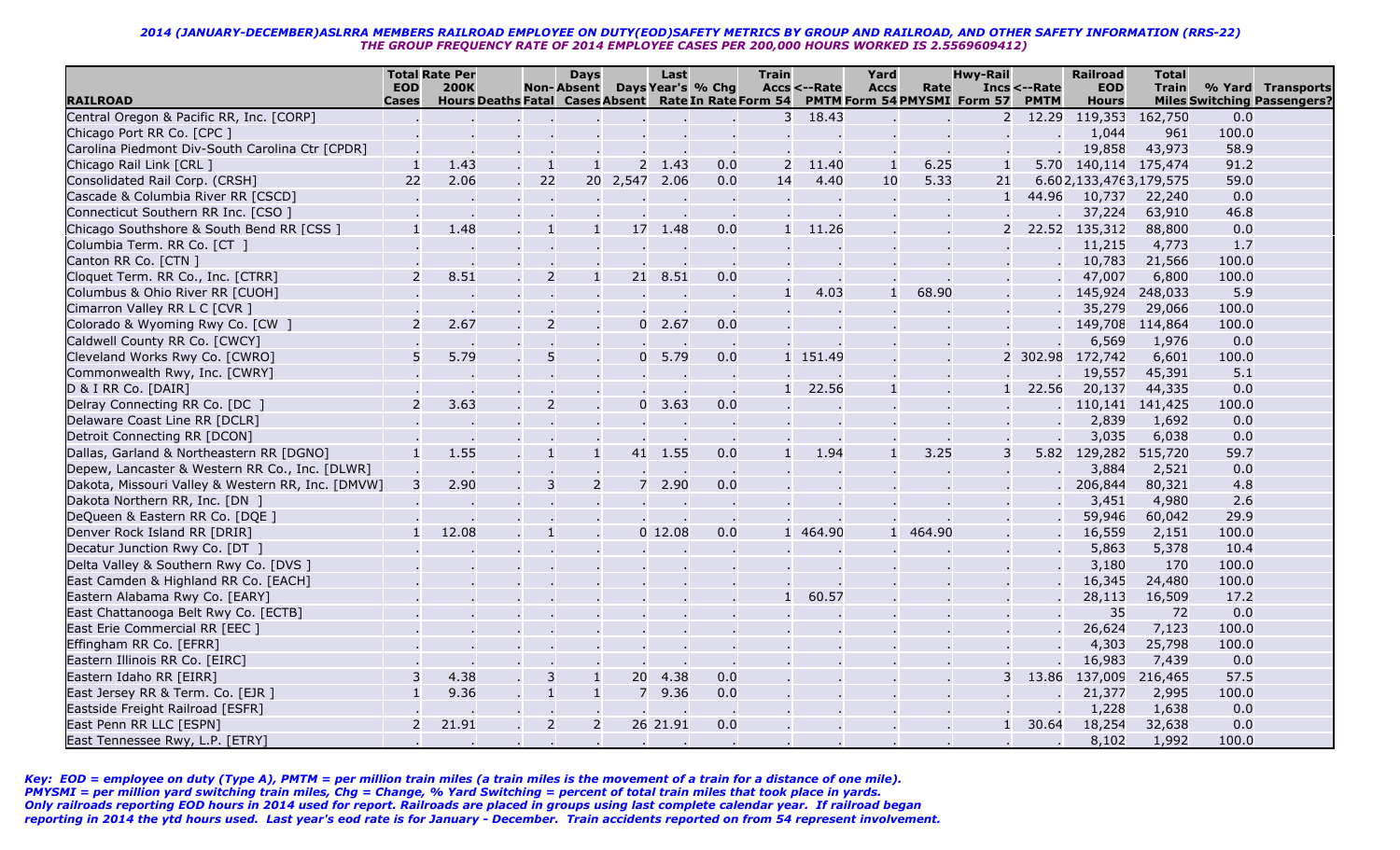|                                                               |                          | <b>Total Rate Per</b> |                                        | <b>Days</b>                                      |                | Last             |                   | <b>Train</b>   |                        | Yard           |           | <b>Hwy-Rail</b>                                  |                 | <b>Railroad</b>        | <b>Total</b>              |              |                                           |
|---------------------------------------------------------------|--------------------------|-----------------------|----------------------------------------|--------------------------------------------------|----------------|------------------|-------------------|----------------|------------------------|----------------|-----------|--------------------------------------------------|-----------------|------------------------|---------------------------|--------------|-------------------------------------------|
|                                                               | <b>EOD</b>               | <b>200K</b>           |                                        | <b>Non-Absent</b>                                |                |                  | Days Year's % Chq |                | <b>Accs &lt;--Rate</b> | <b>Accs</b>    | Rate      |                                                  | Incs <--Rate    | <b>EOD</b>             | <b>Train</b>              |              | % Yard Transports                         |
| <b>RAILROAD</b>                                               | <b>Cases</b>             | 9.61                  | <b>Hours Deaths Fatal Cases Absent</b> |                                                  |                |                  |                   |                |                        |                |           | Rate In Rate Form 54 PMTM Form 54 PMYSMI Form 57 | <b>PMTM</b>     | <b>Hours</b>           | 7,762                     |              | <b>Miles Switching Passengers?</b><br>Yes |
| Everett RR Co. [EV ]                                          | $\mathbf{1}$             |                       | -1                                     | $\mathbf{1}$<br>$\overline{7}$<br>$\overline{4}$ | 30             | 9.61             | 0.0<br>0.0        |                |                        |                |           | $\mathbf{1}$<br>5                                | 128.83<br>27.27 | 20,802                 |                           | 0.0<br>2.4   |                                           |
| Evansville Western Rwy, Inc. [EVWR]                           | 7                        | 7.75                  |                                        |                                                  | 19             | 7.75             |                   |                |                        |                |           |                                                  | 23.73           |                        | 180,688 183,345<br>42,141 | 61.0         |                                           |
| Florida Central RR Co. [FCEN]<br>Fulton County Railway [FCR ] |                          |                       |                                        |                                                  |                |                  |                   |                |                        |                |           |                                                  |                 | 49,967<br>10,122       | 11,245                    | 100.0        |                                           |
|                                                               |                          |                       |                                        |                                                  |                |                  |                   |                |                        |                |           |                                                  | 15.27           | 37,462                 |                           |              |                                           |
| First Coast RR Inc. [FCRD]                                    |                          |                       |                                        |                                                  |                |                  |                   |                |                        | 9              |           |                                                  |                 |                        | 65,492                    | 80.5         |                                           |
| Florida East Coast Railway, LLC. [FEC]                        | 16<br>8                  | 2.36<br>11.91         | 16                                     | 13<br>8<br>5                                     | 291            | 2.36<br>66 11.91 | 0.0<br>0.0        | 13             | 6.55                   |                | 15.29     | 19                                               |                 | 9.581,354,8701,983,866 |                           | 29.7<br>24.7 | Yes                                       |
| Finger Lakes Rwy Corp. [FGLK]                                 |                          |                       |                                        |                                                  |                |                  |                   |                |                        |                |           |                                                  |                 | 15.84 134,285          | 63,139                    |              |                                           |
| Flats Industrial RR [FIR ]                                    |                          |                       |                                        |                                                  |                |                  |                   |                |                        |                |           |                                                  |                 | 4,256                  | 1,185                     | 100.0        |                                           |
| Florida Midland RR Co., Inc. [FMID]                           |                          |                       |                                        |                                                  |                |                  |                   |                |                        |                |           |                                                  |                 | 10,681                 | 10,508                    | 50.7         |                                           |
| Farmrail Corp. [FMRC]                                         | $\mathbf{1}$             | 3.84                  |                                        | $\mathbf{1}$                                     |                | $0\quad 3.84$    | 0.0               | $\mathbf{1}$   | 46.17                  |                |           |                                                  |                 | 52,116                 | 21,661                    | 5.6          | Yes                                       |
| Florida Northern RR Co., Inc. [FNOR]                          |                          |                       |                                        |                                                  |                |                  |                   |                | 32.99                  |                |           |                                                  |                 | 18,677                 | 30,310                    | 19.0         |                                           |
| Fore River Transportation Corp. [FRVT]                        |                          |                       |                                        |                                                  |                |                  |                   |                |                        |                |           |                                                  |                 | 14,482                 | 7,287                     | 74.1         |                                           |
| Fort Smith RR Co. [FSR ]                                      | $\overline{\phantom{0}}$ | 19.93                 |                                        | $\overline{2}$<br>$\mathbf{1}$                   |                | 12 19.93         | 0.0               |                |                        |                |           |                                                  |                 | 20,066                 | 8,434                     | 42.3         |                                           |
| Fort Worth & Western RR [FWWR]                                |                          |                       |                                        |                                                  |                |                  |                   | $\overline{2}$ | 7.81                   | $\mathbf{1}$   | 5.99      | 5                                                | 19.53           |                        | 199,733 256,000           | 65.3         |                                           |
| Georgia Central Rwy, L.P. [GC ]                               |                          |                       |                                        |                                                  |                |                  |                   |                |                        |                |           |                                                  | 7.77            | 76,907                 | 128,671                   | 28.4         |                                           |
| Garden City Western Rwy, Inc. [GCW ]                          |                          | 33.90                 |                                        |                                                  | 16             | 33.90            | 0.0               |                |                        |                |           |                                                  |                 | 5,900                  | 2,583                     | 45.2         |                                           |
| Grand Elk RR, LLC [GDLK]                                      |                          | 2.20                  |                                        | $\mathbf{1}$                                     | 78             | 2.20             | 0.0               | $\mathbf{1}$   | 7.42                   |                |           | 6                                                | 44.49           | 90,917                 | 134,856                   | 44.0         |                                           |
| Gettysburg and Northern RR [GET ]                             |                          | 20.13                 |                                        | $\overline{1}$                                   |                | $0$ 20.13        | 0.0               |                |                        |                |           |                                                  |                 | 9,933                  | 11,195                    | 3.6          |                                           |
| Georgia & Florida Rwy [GFRR]                                  |                          |                       |                                        |                                                  |                |                  |                   | $\overline{2}$ | 23.87                  |                |           |                                                  |                 | 114,813                | 83,773                    | 29.1         |                                           |
| GITM Intermodal Yard [GIMY]                                   |                          |                       |                                        |                                                  |                |                  |                   |                |                        |                |           |                                                  |                 | 87,451                 | 16,946                    | 47.4         |                                           |
| Golden Isles Term. RR, Inc. [GITM]                            |                          |                       |                                        |                                                  |                |                  |                   |                |                        |                |           |                                                  |                 | 28,595                 | 61,040                    | 81.7         |                                           |
| Great Lakes Central RR [GLC ]                                 |                          |                       |                                        |                                                  |                |                  |                   |                | 8.93                   |                | 1 1428.57 | 3                                                | 26.80           | 45,653                 | 111,923                   | 0.6          | Yes                                       |
| Green Mountain RR Corp. [GMRC]                                |                          | 13.41                 |                                        | $\overline{2}$                                   |                | $0$ 13.41        | 0.0               |                |                        |                |           |                                                  |                 | 29,834                 | 34,732                    | 39.1         | Yes                                       |
| Grainbelt Corp. [GNBC]                                        |                          | 2.89                  |                                        |                                                  | $\Omega$       | 2.89             | 0.0               |                |                        |                |           |                                                  | 15.04           | 69,253                 | 66,475                    | 7.4          | Yes                                       |
| Georgia Northeastern RR Co. [GNRR]                            | 3                        | 19.84                 |                                        | 3<br>$\overline{2}$                              |                | 27 19.84         | 0.0               |                |                        |                |           |                                                  |                 | 30,239                 | 20,187                    | 20.8         |                                           |
| Grand Rapids Eastern RR Inc. [GR ]                            |                          |                       |                                        |                                                  |                |                  |                   |                |                        |                |           |                                                  | 1 219.30        | 2,141                  | 4,560                     | 0.0          |                                           |
| Gardendale Railroad, Inc. [GRD]                               |                          |                       |                                        |                                                  |                |                  |                   |                |                        |                |           |                                                  |                 | 28,977                 | 6,320                     | 100.0        |                                           |
| Greenville & Western Rwy Co. LLC [GRLW]                       |                          |                       |                                        |                                                  |                |                  |                   |                |                        |                |           |                                                  |                 | 5,779                  | 8,163                     | 0.0          |                                           |
| Great Northwest RR, Inc. [GRNW]                               |                          |                       |                                        |                                                  |                |                  |                   | $\mathbf{1}$   | 10.23                  | $\mathbf{1}$   | 19.71     |                                                  | 10.23           | 53,176                 | 97,765                    | 51.9         |                                           |
| Georgetown RR Co. [GRR ]                                      |                          | 16.43                 |                                        | $\overline{2}$<br>$\mathbf{1}$                   |                | 37 16.43         | 0.0               |                |                        |                |           |                                                  |                 | 24,339                 | 13,935                    | 100.0        |                                           |
| Pan Am Rwys/Guilford System [GRS ]                            | 15                       | 1.59                  | 15                                     | 12                                               | 637            | 1.59             | 0.0               |                | 3.94                   | $\overline{a}$ | 4.97      |                                                  |                 | 0.561,889,9771,778,318 |                           | 45.2         |                                           |
| Gary Rwy Co. [GRW ]                                           | 2                        | 0.95                  |                                        | $\overline{2}$                                   | $\overline{0}$ | 0.95             | 0.0               | 9              | 50.17                  | 3              | 16.72     | $\mathbf{1}$                                     |                 | 5.57 421,056 179,392   |                           | 100.0        |                                           |
| Great Walton RR Co. [GRWR]                                    |                          |                       |                                        |                                                  |                |                  |                   |                |                        |                |           |                                                  |                 | 7,945                  | 943                       | 0.0          |                                           |
| Grenada Railway LLC [GRYR]                                    |                          | 23.91                 |                                        |                                                  |                | $0$ 23.91        | 0.0               |                |                        |                |           |                                                  | 27.42           | 8,365                  | 36,467                    | 13.9         |                                           |
| Georgia Southern Railway Co. [GS]                             | $\overline{4}$           | 46.05                 |                                        | $\overline{4}$<br>$\overline{4}$                 |                | 31 46.05         | 0.0               | $\mathbf{1}$   | 62.31                  |                |           |                                                  |                 | 17,371                 | 16,049                    | 3.7          |                                           |
| Georgia Southwestern RR Inc. [GSWR]                           |                          |                       |                                        |                                                  |                |                  |                   |                | 15.20                  |                |           |                                                  | 15.20           | 43,782                 | 65,801                    | 5.4          |                                           |
| GITM Savannah Wharf Yard [GSWY]                               |                          |                       |                                        |                                                  |                |                  |                   |                |                        |                |           |                                                  |                 | 22,360                 | 8,078                     | 56.7         |                                           |
| Golden Triangle RR Co. [GTRA]                                 |                          |                       |                                        |                                                  |                |                  |                   |                |                        |                |           |                                                  |                 | 14,160                 | 11,187                    | 20.5         |                                           |
| Grafton & Upton RR Co. [GU ]                                  |                          |                       |                                        |                                                  |                |                  |                   |                |                        |                |           |                                                  |                 | 7,105                  | 9,173                     | 25.0         | Yes                                       |
| Galveston RR, L.P. [GVSR]                                     |                          |                       |                                        |                                                  |                |                  |                   | $\mathbf{1}$   | 51.58                  | $\mathbf{1}$   | 51.58     |                                                  |                 | 11,728                 | 19,389                    | 100.0        |                                           |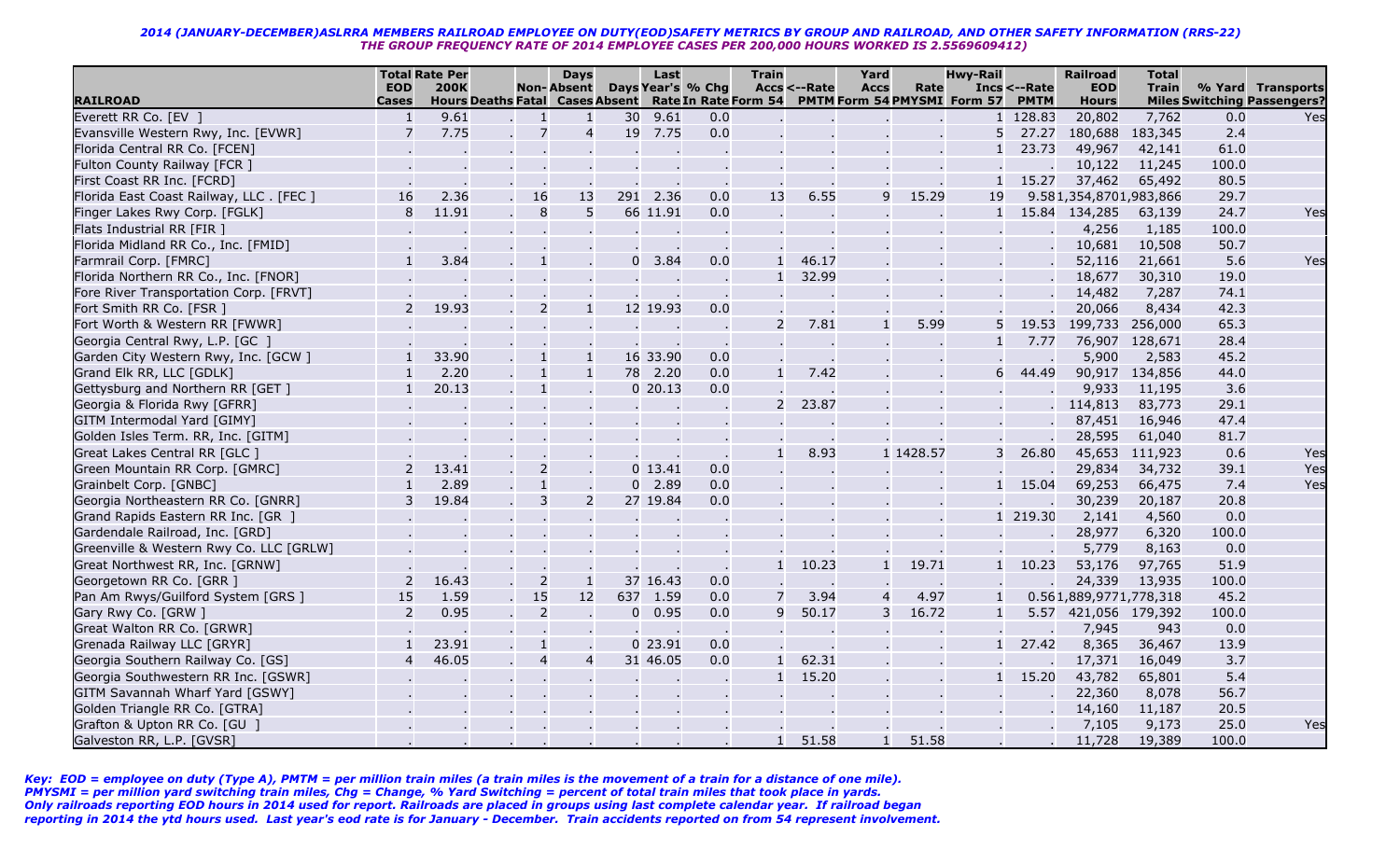|                                                 |                            | <b>Total Rate Per</b> |                                        |                          | <b>Days</b>    |                | Last |                   | <b>Train</b>   |                        | Yard           |          | <b>Hwy-Rail</b>                                  |                             | <b>Railroad</b>            | <b>Total</b>    |       |                                                         |
|-------------------------------------------------|----------------------------|-----------------------|----------------------------------------|--------------------------|----------------|----------------|------|-------------------|----------------|------------------------|----------------|----------|--------------------------------------------------|-----------------------------|----------------------------|-----------------|-------|---------------------------------------------------------|
| <b>RAILROAD</b>                                 | <b>EOD</b><br><b>Cases</b> | <b>200K</b>           | <b>Hours Deaths Fatal Cases Absent</b> | <b>Non-Absent</b>        |                |                |      | Days Year's % Chg |                | <b>Accs &lt;--Rate</b> | <b>Accs</b>    | Rate     | Rate In Rate Form 54 PMTM Form 54 PMYSMI Form 57 | Incs <--Rate<br><b>PMTM</b> | <b>EOD</b><br><b>Hours</b> | <b>Train</b>    |       | % Yard Transports<br><b>Miles Switching Passengers?</b> |
| Great Western Rwy of Colorado, LLC [GWR ]       | 2                          | 3.61                  |                                        | $\overline{2}$           | $\mathbf{1}$   | 18             | 3.61 | 0.0               |                |                        |                |          |                                                  |                             | 110,767                    | 125,357         | 9.8   |                                                         |
| Georgia Woodlands RR [GWRC]                     |                            |                       |                                        |                          |                |                |      |                   |                |                        |                |          |                                                  |                             | 3,381                      | 3,076           | 27.0  |                                                         |
| Hilton & Albany Railroad, Inc. [HAL]            |                            |                       |                                        |                          |                |                |      |                   | $\mathbf{1}$   | 27.94                  |                |          |                                                  |                             | 8,924                      | 35,796          | 12.0  |                                                         |
| Huron & Eastern Rwy [HESR]                      | 3                          | 3.90                  |                                        | 3                        | $\overline{2}$ | 34             | 3.90 | 0.0               |                | 24.71                  |                | 1 278.55 | 3                                                |                             | 24.71 153,979              | 121,409         | 3.0   |                                                         |
| Huntsville & Madison county RR Authority [HMCR] |                            |                       |                                        |                          |                |                |      |                   |                |                        |                |          |                                                  |                             | 5,976                      | 3,969           | 0.9   |                                                         |
| Heart of Georgia RR, Inc. [HOG ]                |                            |                       |                                        |                          |                |                |      |                   |                |                        |                |          |                                                  | 29.93                       | 28,884                     | 33,413          | 17.5  |                                                         |
| Hartwell RR Co. [HRT ]                          |                            |                       |                                        |                          |                |                |      |                   |                |                        |                |          |                                                  |                             | 8,813                      | 10,672          | 0.0   |                                                         |
| <b>Heart of Texas Railroad</b>                  |                            |                       |                                        |                          |                |                |      |                   |                |                        |                |          |                                                  |                             | 10,485                     | 6,160           | 7.1   |                                                         |
| Iowa Interstate RR [IAIS]                       | 9                          | 3.70                  |                                        | 9                        | 8              | 181            | 3.70 | 0.0               | 3              | 3.40                   | 3              | 11.49    | 12                                               | 13.61                       | 486,302 881,806            |                 | 29.6  | Yes                                                     |
| Iowa Northern Rwy Co. [IANR]                    | 2                          | 1.80                  |                                        | $\overline{2}$           | $\overline{2}$ | 25             | 1.80 | 0.0               | 3              | 13.51                  | $\overline{2}$ |          | 2                                                |                             | 9.01 222,237 222,033       |                 | 0.0   | Yes                                                     |
| Indiana Harbor Belt RR Co. [IHB ]               | 17                         | 2.46                  |                                        | 17                       | 13             | 430            | 2.46 | 0.0               | 11             | 8.62                   | 11             | 13.75    | 3                                                |                             | 2.351,381,7101,276,541     |                 | 62.7  |                                                         |
| Illinois & Midland RR Inc. [IMRR]               | $\overline{4}$             | 4.39                  |                                        | $\overline{4}$           | $\overline{4}$ | 216            | 4.39 | 0.0               | $\mathbf{1}$   | 8.31                   |                |          |                                                  |                             | 8.31 182,090 120,272       |                 | 30.0  |                                                         |
| Indiana Northeastern RR Co., Incoporated [IN ]  |                            |                       |                                        |                          |                |                |      |                   |                |                        |                |          |                                                  |                             | 35,118                     | 33,653          | 43.3  |                                                         |
| Idaho Northern & Pacific RR Co. [INPR]          |                            |                       |                                        |                          |                |                |      |                   |                | 37.75                  |                | 1 187.37 |                                                  | 37.75                       | 47,315                     | 26,491          | 20.1  | Yes                                                     |
| Indiana Rail Road Co. [INRD]                    | $\overline{7}$             | 3.79                  |                                        | 7                        | 6              | 400            | 3.79 | 0.0               | 3              | 5.37                   | $\mathbf{1}$   | 2.78     | 6                                                | 10.73                       | 369,257                    | 559,175         | 64.2  |                                                         |
| Indiana & Ohio Rwy [IORY]                       |                            |                       |                                        |                          |                |                |      |                   |                |                        |                |          |                                                  | 6.27                        |                            | 187,515 319,194 | 62.2  |                                                         |
| Illinois Rwy, Inc. [IR ]                        | $\mathbf{1}$               | 2.90                  |                                        |                          | $\mathbf{1}$   | 38             | 2.90 | 0.0               |                | 22.86                  |                |          |                                                  | 22.86                       | 68,921                     | 43,746          | 9.1   |                                                         |
| Indiana Southern RR Co., Inc. [ISRR]            |                            |                       |                                        |                          |                |                |      |                   |                | 10.37                  | $\mathbf{1}$   |          |                                                  |                             | 99,876                     | 96,435          | 0.0   |                                                         |
| Indiana Southwestern Rwy Co. [ISW ]             |                            |                       |                                        |                          |                |                |      |                   |                |                        |                |          |                                                  |                             | 3,887                      | 487             | 100.0 |                                                         |
| Jackson & Lansing Railroad Company [JAIL]       |                            |                       |                                        |                          |                |                |      |                   |                |                        |                |          |                                                  |                             |                            | 22,422 182,483  | 0.0   |                                                         |
| Kaw River RR [KAW ]                             |                            |                       |                                        |                          |                |                |      |                   |                | 9.26                   |                |          |                                                  |                             | 50,510                     | 108,030         | 0.0   |                                                         |
| Kankakee, Beaverville & Southern RR Co. [KBSR]  |                            |                       |                                        |                          |                |                |      |                   |                |                        |                |          |                                                  |                             | 20,113                     | 38,993          | 12.5  |                                                         |
| Kansas City Term. Rwy Co. [KCT]                 |                            |                       |                                        |                          |                |                |      |                   | 3              |                        |                |          |                                                  |                             | 37,137                     | $\mathbf 0$     |       |                                                         |
| Kettle Falls International Rwy LLC [KFR ]       |                            |                       |                                        |                          |                |                |      |                   |                |                        |                |          |                                                  |                             | 63,079                     | 79,031          | 19.6  |                                                         |
| Keokuk Junction Rwy [KJRY]                      | $\mathbf{1}$               | 4.41                  |                                        |                          |                | $\Omega$       | 4.41 | 0.0               |                |                        |                |          |                                                  |                             | 45,355                     | 28,004          | 23.8  |                                                         |
| Kansas and Oklahoma RR [KO ]                    | $\overline{2}$             | 1.81                  |                                        | $\overline{2}$           | $\overline{2}$ | 24             | 1.81 | 0.0               | $\overline{2}$ | 8.83                   |                |          |                                                  | 8.83                        |                            | 220,411 226,508 | 51.6  |                                                         |
| Kiamichi RR Co. LLC [KRR ]                      | $\mathbf{1}$               | 1.48                  |                                        | $\mathbf{1}$             | $\mathbf{1}$   | 26             | 1.48 | 0.0               | $\overline{2}$ | 13.27                  |                |          | 2                                                | 13.27                       |                            | 135,575 150,676 | 24.1  |                                                         |
| Kendallville Term. Rwy Co. [KTR ]               |                            |                       |                                        |                          |                |                |      |                   |                |                        |                |          |                                                  |                             | 721                        | 909             | 100.0 |                                                         |
| K.W.T. Rwy, Inc. [KWT]                          |                            |                       |                                        |                          |                |                |      |                   |                |                        |                |          |                                                  |                             | 9,063                      | 14,865          | 6.0   |                                                         |
| Knoxville & Holston River RR Co., Inc. [KXHR]   |                            | 4.00                  |                                        |                          |                | $\mathbf{0}$   | 4.00 | 0.0               |                |                        |                |          |                                                  |                             | 49,954                     | 11,864          | 20.7  | Yes                                                     |
| Kyle RR Co. [KYLE]                              |                            |                       |                                        |                          |                |                |      |                   |                |                        |                |          |                                                  | 11.35                       | 110,523                    | 88,076          | 3.3   |                                                         |
| Los Angeles Junction Rwy Co. [LAJ]              |                            |                       |                                        |                          |                |                |      |                   |                |                        |                |          |                                                  |                             | 51,175                     | 61,406          | 100.0 |                                                         |
| Livonia, Avon & Lakeville RR Corp. [LAL ]       |                            | 2.54                  |                                        |                          |                | $\overline{4}$ | 2.54 | 0.0               |                |                        |                |          |                                                  |                             | 78,649                     | 14,860          | 25.8  |                                                         |
| Louisiana Southern [LAS ]                       |                            |                       |                                        |                          |                |                |      |                   | 5              | 37.22                  | $\mathbf{1}$   |          |                                                  |                             | 98,948                     | 134,326         | 0.0   |                                                         |
| Lancaster & Chester Railroad, LLC [LC ]         |                            |                       |                                        |                          |                |                |      |                   |                | 2 109.54               |                |          |                                                  |                             | 33,530                     | 18,258          | 0.0   |                                                         |
| Louisiana & Delta RR [LDRR]                     |                            |                       |                                        |                          |                |                |      |                   |                |                        |                |          |                                                  | 20.23                       | 76,531                     | 98,872          | 17.8  |                                                         |
| Louisville & Indiana RR Co. [LIRC]              |                            |                       |                                        |                          |                |                |      |                   |                | 79.06                  | $\overline{2}$ | 192.88   | 3                                                | 47.44                       | 87,664                     | 63,241          | 16.4  |                                                         |
| Lapeer Industrial RR [LIRR]                     |                            |                       |                                        |                          |                |                |      |                   |                |                        |                |          |                                                  |                             | 1,185                      | 237             | 0.0   |                                                         |
| Little Kanawha River Rail [LKRR]                |                            |                       |                                        |                          |                |                |      |                   |                |                        |                |          |                                                  |                             | 8,560                      | 16,768          | 100.0 |                                                         |
| Lake Michigan & Indiana RR Co. [LMIC]           | $\mathcal{P}$              | 7.16                  |                                        | $\overline{\phantom{0}}$ |                | 12             | 7.16 | 0.0               |                |                        |                |          |                                                  |                             | 55,901                     | 115,308         | 100.0 |                                                         |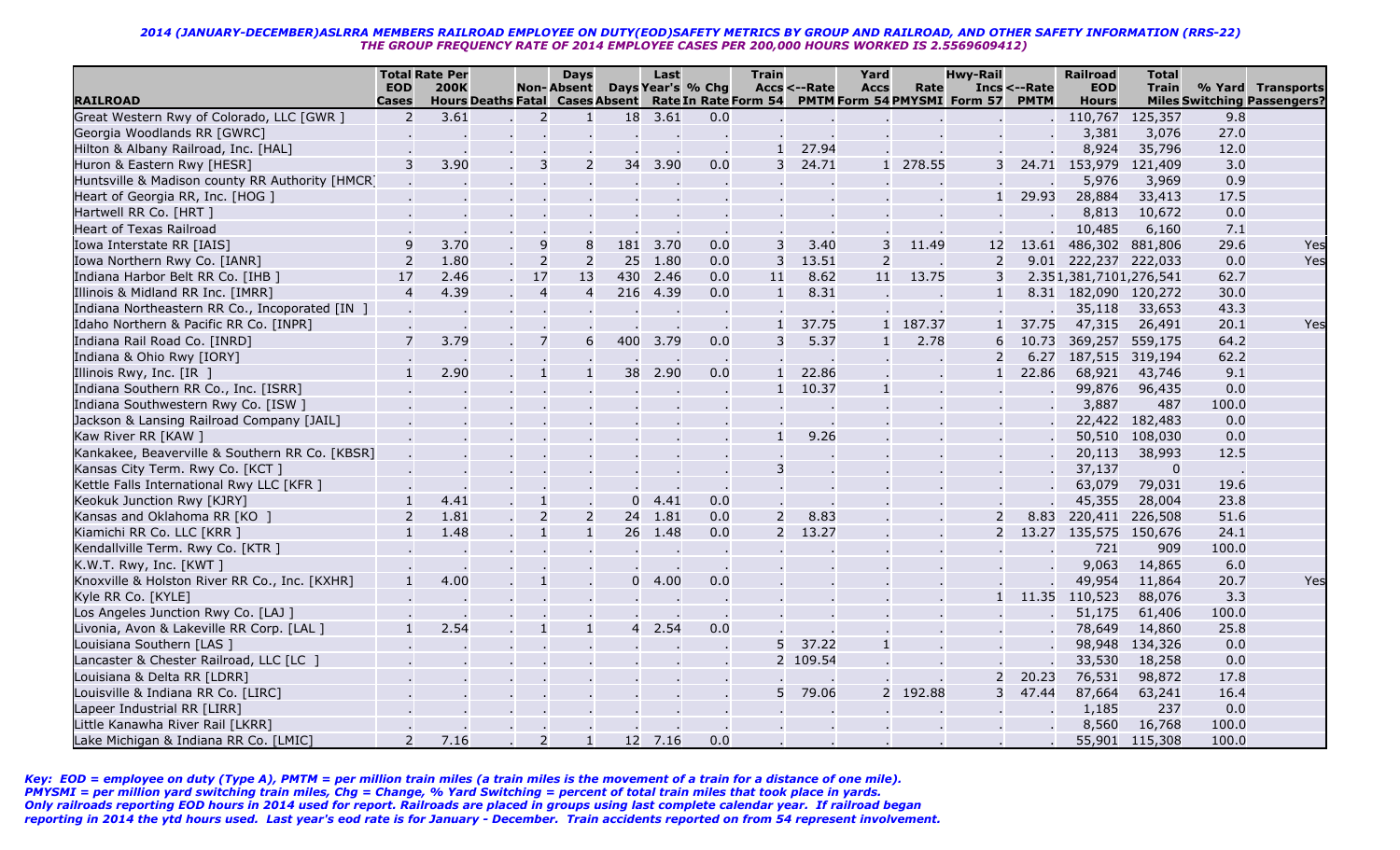|                                                  |                            | <b>Total Rate Per</b> |                                                                                  | <b>Days</b>       |             | Last      |                   | <b>Train</b>   |              | Yard           |        | <b>Hwy-Rail</b> |                             | <b>Railroad</b>            | <b>Total</b>   |       |                                                         |
|--------------------------------------------------|----------------------------|-----------------------|----------------------------------------------------------------------------------|-------------------|-------------|-----------|-------------------|----------------|--------------|----------------|--------|-----------------|-----------------------------|----------------------------|----------------|-------|---------------------------------------------------------|
| <b>RAILROAD</b>                                  | <b>EOD</b><br><b>Cases</b> | <b>200K</b>           | Hours Deaths Fatal Cases Absent Rate In Rate Form 54 PMTM Form 54 PMYSMI Form 57 | <b>Non-Absent</b> |             |           | Days Year's % Chg |                | Accs <--Rate | <b>Accs</b>    | Rate   |                 | Incs <--Rate<br><b>PMTM</b> | <b>EOD</b><br><b>Hours</b> | <b>Train</b>   |       | % Yard Transports<br><b>Miles Switching Passengers?</b> |
| Louisville, New Albany & Corydon RR [LNAL]       |                            |                       |                                                                                  |                   |             |           |                   |                |              |                |        |                 |                             | 6,004                      | 2,062          | 23.9  |                                                         |
| Louisiana & North West RR Co. [LNW ]             |                            |                       |                                                                                  |                   |             |           |                   |                |              |                |        |                 |                             | 33,995                     | 20,407         | 37.4  |                                                         |
| Little Rock Port Authority Railroad [LRPA]       |                            |                       |                                                                                  |                   |             |           |                   |                |              |                |        |                 |                             | 12,117                     | 12,355         | 100.0 |                                                         |
| Laurinburg & Southern RR Co. [LRS ]              | 1                          | 44.01                 |                                                                                  |                   |             | 044.01    | 0.0               |                |              |                |        |                 |                             | 4,544                      | 12,414         | 58.0  |                                                         |
| Little Rock & Western Rwy, L.P. [LRWN]           |                            |                       |                                                                                  |                   |             |           |                   |                | 58.71        | $\mathbf{1}$   | 200.24 |                 |                             | 13,996                     | 17,034         | 29.3  |                                                         |
| Lake Superior & Ishpeming RR Co. [LSI ]          | 6                          | 5.27                  | 6                                                                                | 5                 | 127         | 5.27      | 0.0               |                | 17.74        |                |        |                 |                             | 227,848 112,744            |                | 21.2  |                                                         |
| Lake State Rwy Co. [LSRC]                        | $\overline{4}$             | 5.72                  | $\overline{4}$                                                                   | $\overline{4}$    | 18          | 5.72      | 0.0               | 4              | 18.52        | 2              | 30.87  | 5 <sup>1</sup>  | 23.15                       | 139,929 215,985            |                | 30.0  |                                                         |
| Lake Term. RR Co. [LT ]                          |                            |                       |                                                                                  |                   |             |           |                   |                |              |                |        |                 |                             | 39,506                     | 2,035          | 100.0 |                                                         |
| Landisville RR, LLC [LVR ]                       |                            |                       |                                                                                  |                   |             |           |                   |                |              |                |        |                 |                             | 3,705                      | 637            | 58.1  |                                                         |
| Lycoming Valley RR Co. [LVRR]                    | $\mathbf{1}$               | 2.18                  |                                                                                  |                   |             | 2.18      | 0.0               |                |              |                |        |                 | 16.78                       | 91,828                     | 59,593         | 0.0   |                                                         |
| Lehigh Valley Rail Management [LVRX]             | $\mathbf{1}$               | 3.72                  |                                                                                  |                   | $\Omega$    | 3.72      | 0.0               | $\overline{2}$ | 61.99        | 2              | 61.99  |                 |                             | 53,779                     | 32,265         | 100.0 |                                                         |
| Luxapalila Valley RR Inc. [LXVR]                 |                            |                       |                                                                                  |                   |             |           |                   |                |              |                |        |                 |                             | 4,523                      | 23,579         | 40.1  |                                                         |
| Moscow, Camden & San Augustine RR [MCSA]         |                            |                       |                                                                                  |                   |             |           |                   |                |              |                |        |                 |                             | 2,727                      | 1,476          | 18.7  |                                                         |
| Maryland & Delaware RR Co. [MDDE]                | $\mathbf{1}$               | 9.27                  |                                                                                  | $\mathbf{1}$      | $7^{\circ}$ | 9.27      | 0.0               |                |              |                |        |                 |                             | 21,581                     | 17,132         | 1.0   | Yes                                                     |
| Meridian Southern Rwy LLC [MDS ]                 |                            |                       |                                                                                  |                   |             |           |                   |                |              |                |        |                 |                             | 6,726                      | 7,488          | 0.0   |                                                         |
| Minnesota, Dakota & Western Rwy Co. [MDW ]       |                            |                       |                                                                                  |                   |             |           |                   |                |              |                |        |                 |                             | 40,053                     | 39,081         | 83.9  |                                                         |
| Morristown & Erie Rwy, Inc. [ME ]                | 1                          | 2.93                  |                                                                                  | $\mathbf{1}$      |             | 2.93      | 0.0               | $\mathbf{1}$   | 88.36        |                |        |                 |                             | 68,322                     | 11,317         | 0.0   | Yes                                                     |
| Modesto & Empire Traction Co. [MET]              |                            |                       |                                                                                  |                   |             |           |                   |                | 22.68        | $\mathbf{1}$   | 22.68  |                 |                             | 96,775                     | 44,083         | 100.0 |                                                         |
| Middletown & Hummelstown RR Co. [MIDH]           |                            |                       |                                                                                  |                   |             |           |                   |                |              |                |        |                 |                             | 9,858                      | 1,812          | 0.0   | Yes                                                     |
| Montreal, Maine and Atlantic Rwy, Ltd. [MMA ]    | $\mathbf{1}$               | 4.29                  |                                                                                  |                   | 18          | 4.29      | 0.0               |                | 32.47        |                | 84.84  |                 |                             | 46,610                     | 30,799         | 38.3  |                                                         |
| Maryland Midland Rwy, Inc. [MMID]                |                            |                       |                                                                                  |                   |             |           |                   |                |              |                |        | $\overline{z}$  | 65.32                       | 24,944                     | 30,620         | 0.0   |                                                         |
| Mid-Michigan RR Co. [MMRR]                       |                            |                       |                                                                                  |                   |             |           |                   |                | 98.62        |                |        |                 | 98.62                       | 2,978                      | 10,140         | 0.0   |                                                         |
| Mission Mountain RR [MMT]                        |                            |                       |                                                                                  |                   |             |           |                   |                |              |                |        |                 |                             | 19,690                     | 17,490         | 46.6  |                                                         |
| Missouri & Northern Arkansas RR Co., Inc. [MNA ] |                            | 0.76                  |                                                                                  |                   | 9           | 0.76      | 0.0               |                |              |                |        |                 | 0.80                        | 261,5073,766,360           |                | 1.9   | Yes                                                     |
| M & B RR LLC [MNBR]                              |                            |                       |                                                                                  |                   |             |           |                   |                |              |                |        |                 |                             | 58,147                     | 46,593         | 4.9   |                                                         |
| Missouri North Central RR [MNC ]                 |                            |                       |                                                                                  |                   |             |           |                   |                |              |                |        |                 |                             | 808                        | 1,811          | 0.0   |                                                         |
| Middletown & New Jersey Railroad LLC [MNJ ]      |                            |                       |                                                                                  |                   |             |           |                   |                |              |                |        |                 |                             | 6,857                      | 15,848         | 0.0   |                                                         |
| Minnesota Northern RR Inc. [MNN ]                |                            |                       |                                                                                  |                   |             |           |                   |                |              |                |        |                 |                             | 7,838                      | 9,201          | 8.5   |                                                         |
| Minnesota Commercial Rwy [MNNR]                  | 10                         | 11.31                 | 10                                                                               | 2                 |             | 173 11.31 | 0.0               |                |              |                |        |                 | 36.25                       | 176,846                    | 55,172         | 100.0 |                                                         |
| Marquette Rail LLC [MQT ]                        |                            |                       |                                                                                  |                   |             |           |                   | $\mathbf{1}$   | 7.91         |                |        |                 | 15.82                       |                            | 93,620 126,419 | 27.3  |                                                         |
| Montana Rail Link [MRL ]                         | 13                         | 1.15                  | 13                                                                               | 8                 |             | 441 1.15  | 0.0               | 17             | 3.51         | $\overline{4}$ | 8.68   |                 |                             | 1.032,267,7954,849,180     |                | 9.5   |                                                         |
| Michigan Shore RR [MS ]                          |                            |                       |                                                                                  |                   |             |           | $\sim$            |                |              |                |        |                 | 49.65                       | 29,269                     | 20,139         | 25.0  |                                                         |
| Mississippi Central RR Co. [MSCI]                | $\mathbf{1}$               | 36.63                 |                                                                                  | $\mathbf{1}$      |             | 5 36.63   | 0.0               |                |              |                |        |                 |                             | 5,460                      | 6,496          | 3.2   |                                                         |
| Mississippi Export RR Co. [MSE]                  | $\mathbf{1}$               | 2.59                  |                                                                                  | $\mathbf{1}$      |             | 29 2.59   | 0.0               |                |              |                |        |                 | 71.88                       | 77,249                     | 27,826         | 16.1  |                                                         |
| Meeker Southern RR [MSN ]                        |                            |                       |                                                                                  |                   |             |           |                   |                |              |                |        |                 |                             | 1,704                      | 1,330          | 0.0   |                                                         |
| Michigan Southern RR Co., Inc. [MSO ]            | 2                          | 36.75                 | 2                                                                                | $\mathbf{1}$      |             | 2 36.75   | 0.0               | $\mathbf{1}$   | 59.55        |                |        |                 | 59.55                       | 10,883                     | 16,793         | 15.5  |                                                         |
| Mississippi Southern RR [MSR ]                   |                            |                       |                                                                                  |                   |             |           |                   |                |              |                |        |                 |                             | 8,317                      | 5,725          | 0.0   |                                                         |
| Massena Term. RR Co. [MSTR]                      |                            |                       |                                                                                  |                   |             |           |                   |                |              |                |        |                 |                             | 25,721                     | 2,331          | 100.0 |                                                         |
| Minnesota Southern Rwy, Inc. [MSWY]              |                            |                       |                                                                                  |                   |             |           |                   |                |              |                |        |                 |                             | 9,404                      | 6,979          | 0.0   |                                                         |
| Mahoning Valley RR Co. [MVRY]                    |                            |                       |                                                                                  |                   |             |           |                   |                |              |                |        |                 |                             | 14                         | 15             | 100.0 |                                                         |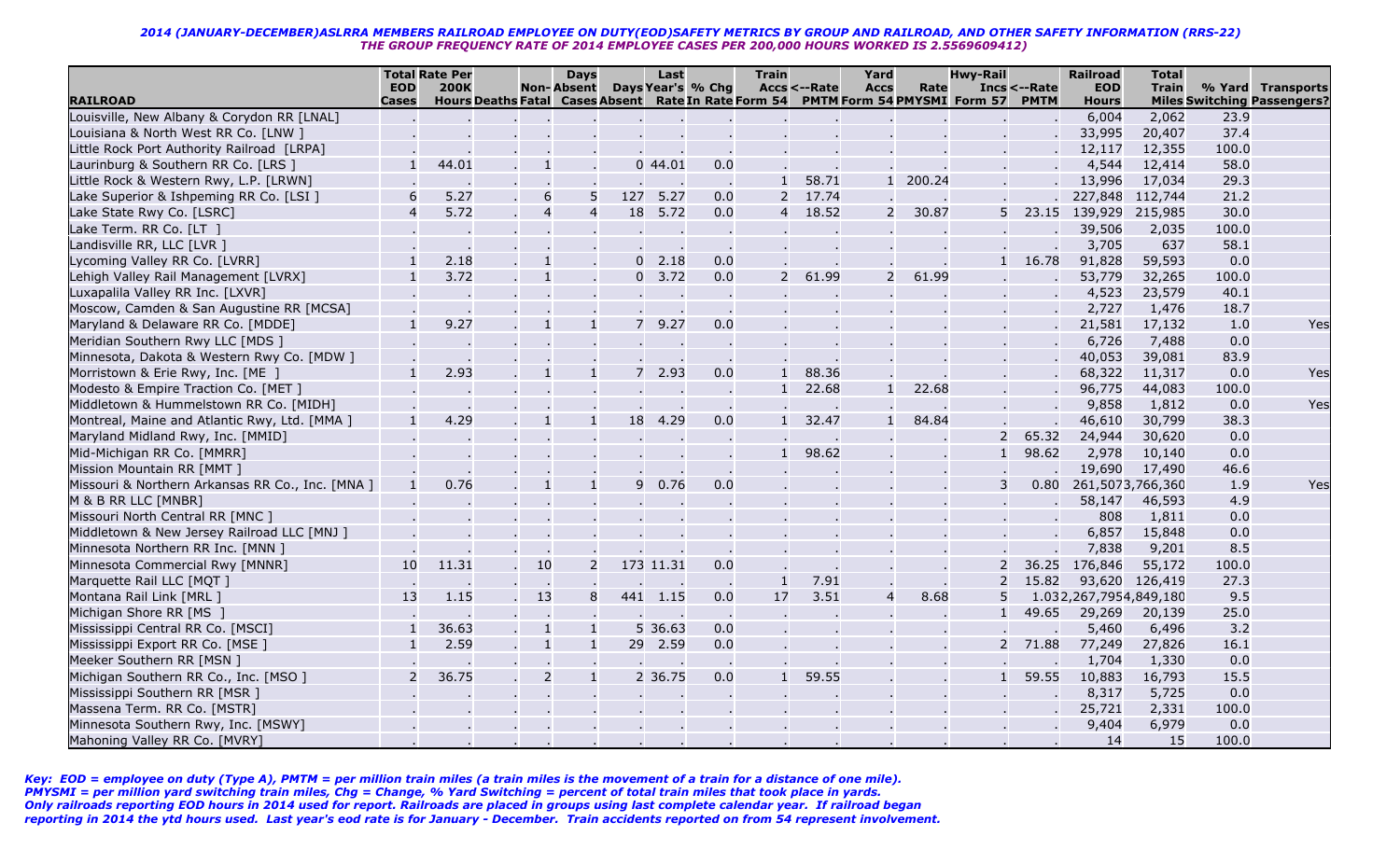|                                                |                       | <b>Total Rate Per</b>                                                                           | <b>Days</b>                      |                | Last              |     | <b>Train</b>   |              | Yard        |       | <b>Hwy-Rail</b> |                                | <b>Railroad</b>            | <b>Total</b> |       |                                                         |
|------------------------------------------------|-----------------------|-------------------------------------------------------------------------------------------------|----------------------------------|----------------|-------------------|-----|----------------|--------------|-------------|-------|-----------------|--------------------------------|----------------------------|--------------|-------|---------------------------------------------------------|
| <b>RAILROAD</b>                                | <b>EOD</b><br>Cases   | <b>200K</b><br>Hours Deaths Fatal Cases Absent Rate In Rate Form 54 PMTM Form 54 PMYSMI Form 57 | <b>Non-Absent</b>                |                | Days Year's % Chg |     |                | Accs <--Rate | <b>Accs</b> | Rate  |                 | $Incs < - Rate$<br><b>PMTM</b> | <b>EOD</b><br><b>Hours</b> | <b>Train</b> |       | % Yard Transports<br><b>Miles Switching Passengers?</b> |
| Naugatuck RR Co. Inc. [NAUG]                   |                       |                                                                                                 |                                  |                |                   |     |                |              |             |       |                 |                                | 444                        | 2,085        | 0.6   | Yes                                                     |
| Nittany & Bald Eagle [NBER]                    |                       | 20.31                                                                                           | 3<br>3                           |                | 231 20.31         | 0.0 |                |              |             |       |                 |                                | 29,544 29,444              |              | 0.0   |                                                         |
| Nebraska Central RR [NCRC]                     |                       | 2.19                                                                                            | $\overline{2}$<br>$\overline{2}$ |                | 92 2.19           | 0.0 |                |              |             |       | 2               |                                | 11.43 182,270174,969       |              | 26.9  |                                                         |
| North Carolina & Virginia RR Co. [NCVA]        |                       |                                                                                                 |                                  |                |                   |     |                |              |             |       |                 |                                | 34,206 41,252              |              | 0.0   |                                                         |
| New England Central RR [NECR]                  |                       |                                                                                                 |                                  |                |                   |     |                |              |             |       | $\overline{2}$  |                                | 7.76 197,835257,814        |              | 4.4   |                                                         |
| New England Southern RR Co., Inc. [NEGS]       |                       |                                                                                                 |                                  |                |                   |     |                |              |             |       |                 |                                | 2,990 1,016                |              | 0.0   |                                                         |
| Nashville & Eastern RR Corp [NERR]             |                       | 3.54                                                                                            | $\mathbf{1}$<br>$\mathbf{1}$     |                | 240 3.54          | 0.0 |                |              |             |       |                 | 4 120.27                       | 56,486 33,259              |              | 26.0  |                                                         |
| New Hampshire Central RR, Inc. [NHCR]          |                       |                                                                                                 |                                  |                |                   |     |                |              |             |       |                 |                                | 1,329 1,014                |              | 14.7  |                                                         |
| Nebraska, Kansas, Colorado Railnet [NKCR]      |                       |                                                                                                 |                                  |                |                   |     |                |              |             |       |                 |                                | 80,752 76,019              |              | 0.0   |                                                         |
| New Orleans & Gulf Coast Rwy Co. Inc. [NOGC]   | $\mathcal{P}$         | 6.29                                                                                            | $\overline{2}$<br>$\mathbf{1}$   | 26             | 6.29              | 0.0 |                |              |             |       |                 |                                | 63,604 39,389              |              | 57.5  |                                                         |
| Northwestern Oklahoma RR Co. [NOKL]            |                       |                                                                                                 |                                  |                |                   |     |                |              |             |       |                 |                                |                            | 5,758 1,413  | 50.0  |                                                         |
| New Orleans Public Belt RR [NOPB]              | 8                     | 4.41                                                                                            | 8<br>8                           | 123            | 4.41              | 0.0 |                | 4.44         |             | 4.48  | $\mathbf{1}$    |                                | 4.44 362,713225,016        |              | 99.2  |                                                         |
| Northern Ohio & Western Rwy, LTD. [NOW ]       |                       |                                                                                                 |                                  |                |                   |     |                |              |             |       |                 | 1 117.90                       | 5,636                      | 8,482        | 9.5   |                                                         |
| Norfolk & Portsmouth Belt Line RR Co. [NPB ]   |                       | 3.60                                                                                            | $\mathbf{1}$<br>$\mathbf{1}$     | 98             | 3.60              | 0.0 |                |              |             |       |                 |                                | 55,495 68,440              |              | 100.0 |                                                         |
| Northern Plains RR, Inc. [NPR ]                |                       | 2.16                                                                                            | $\overline{2}$                   | $\overline{0}$ | 2.16              | 0.0 |                |              |             |       |                 |                                | 16.00 184,975 62,515       |              | 0.0   |                                                         |
| North Shore RR [NSHR]                          |                       |                                                                                                 |                                  |                |                   |     |                |              |             |       |                 |                                | 71.74 68,896 13,940        |              | 0.0   |                                                         |
| Newburgh & South Shore RR [NSR ]               |                       |                                                                                                 |                                  |                |                   |     |                |              |             |       |                 |                                | 5,323                      | 1,598        | 100.0 |                                                         |
| Northwestern Pacific RR Co. [NWP ]             |                       |                                                                                                 |                                  |                |                   |     |                |              |             |       |                 |                                | 2,719 3,945                |              | 1.2   |                                                         |
| New York & Atlantic Rwy Co. [NYA ]             | 2                     | 3.84                                                                                            | $\overline{2}$<br>$\overline{2}$ |                | 18 3.84           | 0.0 | $\overline{4}$ | 19.79        |             |       |                 |                                | .104,134202,170            |              | 30.5  |                                                         |
| New York New Jersey Rail LLC [NYNJ]            |                       |                                                                                                 |                                  |                |                   |     |                |              |             |       |                 |                                | 15,672 19,956              |              | 100.0 |                                                         |
| New York & Ogdensburg Rwy Co. Inc. [NYOG]      |                       | 25.03                                                                                           | $\mathbf{1}$                     |                | 3 25.03           | 0.0 |                |              |             |       |                 |                                | 7,990 7,680                |              | 0.0   |                                                         |
| New York, Susquehanna & Western RR Co. [NYSW]  | 5                     | 4.66                                                                                            | 5<br>$\overline{4}$              |                | 197 4.66          | 0.0 | 2              | 10.63        |             | 45.07 |                 |                                | . 214,516188,079           |              | 11.8  |                                                         |
| Old Augusta RR Co. [OAR ]                      |                       |                                                                                                 | $\mathcal{L}_{\mathbf{r}}$       |                |                   |     |                |              |             |       |                 |                                | 17,487 26,280              |              | 100.0 |                                                         |
| Oil Creek & Titusville Lines [OCTL]            |                       |                                                                                                 |                                  |                |                   |     |                |              |             |       |                 |                                |                            | 5,321 4,785  | 0.0   | Yes                                                     |
| Ohio Central RR Co. [OHCR]                     |                       |                                                                                                 |                                  |                |                   |     |                |              |             |       |                 |                                | . 146,310 51,860           |              | 0.1   |                                                         |
| Ohi Rail Corp. [OHIC]                          |                       |                                                                                                 |                                  |                |                   |     |                |              |             |       |                 |                                | 15,081 4,594               |              | 41.8  |                                                         |
| Omaha, Lincoln & Beatrice Rwy Co. [OLB ]       |                       |                                                                                                 |                                  |                |                   |     |                |              |             |       |                 |                                | 12,259 3,266               |              | 100.0 |                                                         |
| Ohio Southern RR Co. [OSRR]                    |                       |                                                                                                 |                                  |                |                   |     |                |              |             |       |                 | 35.07                          | 20,126 28,513              |              | 0.0   |                                                         |
| Otter Tail Valley RR Co., Inc. [OTVR]          |                       |                                                                                                 |                                  |                |                   |     | 2              | 76.47        |             |       | $\mathbf{1}$    | 38.23                          | 25,888 26,155              |              | 0.0   |                                                         |
| Ohio Valley RR Co. [OVR ]                      |                       |                                                                                                 |                                  |                |                   |     |                |              |             |       |                 |                                | 5                          | -5           | 100.0 |                                                         |
| Paducah & Louisville Rwy Co. [PAL ]            | $\boldsymbol{\Delta}$ | 1.39                                                                                            | $\overline{2}$<br>$\overline{4}$ |                | 47 1.39           | 0.0 | $\mathcal{P}$  | 3.69         |             | 21.67 | 5               |                                | 9.21 577,251542,734        |              | 17.0  |                                                         |
| Pittsburgh, Allegheny & Mckees Rocks RR [PAM ] |                       |                                                                                                 |                                  |                |                   |     |                |              |             |       |                 |                                | 2,880                      | 60           | 100.0 |                                                         |
| Port Bienville RR [PBVR]                       |                       |                                                                                                 |                                  |                |                   |     |                |              |             |       |                 |                                | 21,328 15,575              |              | 82.2  |                                                         |
| Palouse River & Coulee City RR Inc. [PCC ]     |                       |                                                                                                 |                                  |                |                   |     |                |              |             |       |                 |                                | 37,330 36,901              |              | 12.5  |                                                         |
| Point Comfort & Northern Rwy Co. [PCN ]        |                       |                                                                                                 |                                  |                |                   |     |                |              |             |       |                 |                                | 18,010 11,119              |              | 42.9  |                                                         |
| Progressive Rail Inc [PGR ]                    |                       | 9.93                                                                                            | $\overline{4}$<br>3              | 14             | 9.93              | 0.0 | $\mathbf{1}$   | 33.60        |             |       |                 |                                | 80,534 29,765              |              | 0.0   |                                                         |
| Pacific Harbor Line Inc. [PHL ]                |                       | 0.67                                                                                            | $\mathbf{1}$                     | 11             | 0.67              | 0.0 | 3              | 24.12        |             | 26.54 |                 |                                | 299,722124,364             |              | 60.6  |                                                         |
| Pickens Rwy Co. [PICK]                         |                       |                                                                                                 |                                  |                |                   |     |                |              |             |       |                 |                                | 16,845 12,871              |              | 0.0   |                                                         |
| Panhandle Northern RR Co. [PNR ]               | $\mathbf{1}$          | 2.38                                                                                            | $\mathbf{1}$                     |                | $0\quad 2.38$     | 0.0 |                |              |             |       |                 |                                | 83,984 82,809              |              | 76.1  |                                                         |
| Piedmont & Northern Railway [PNRW]             |                       |                                                                                                 |                                  |                |                   |     |                |              |             |       |                 |                                | 3,460                      | 668          | 0.0   |                                                         |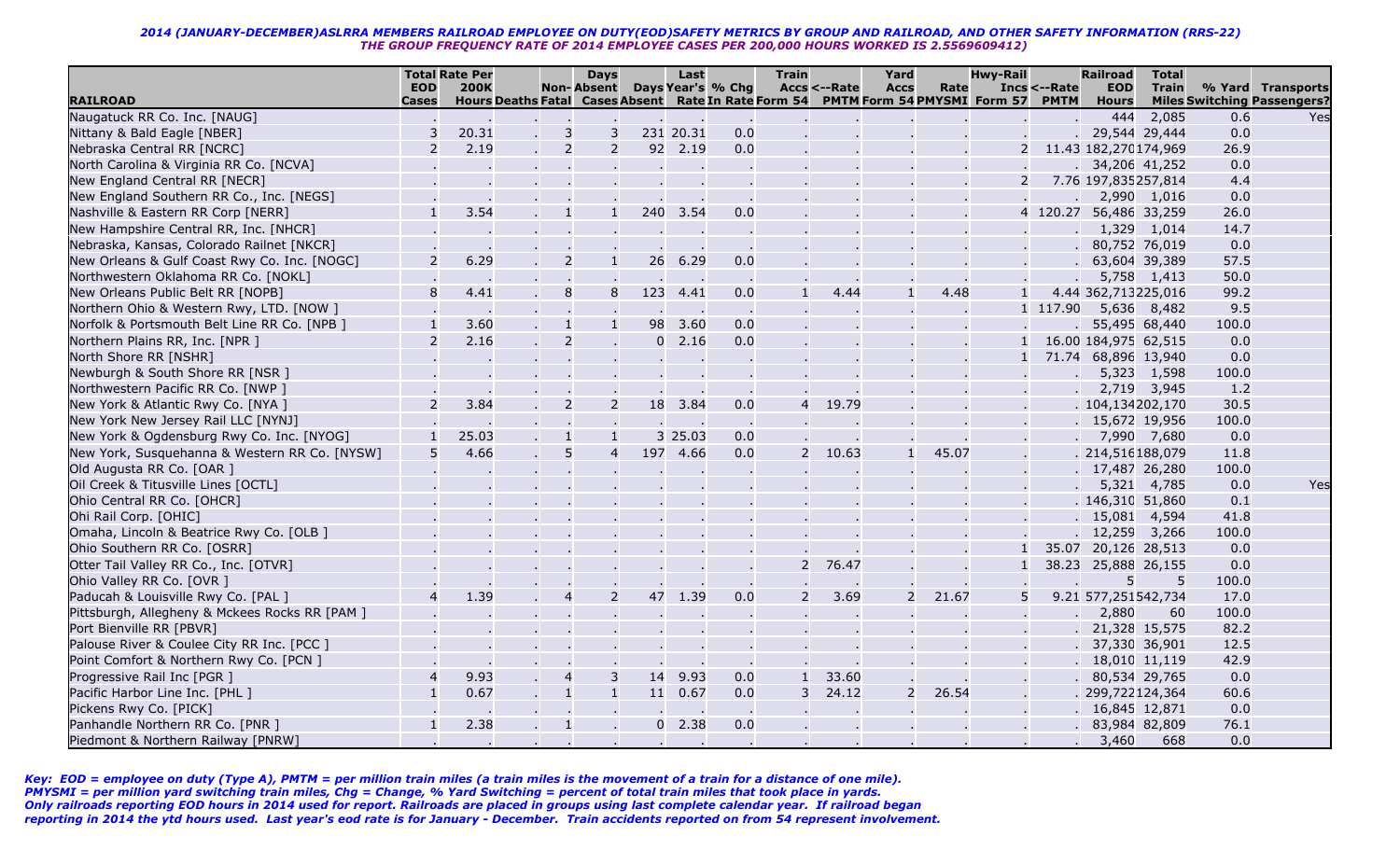| Days Year's % Chg<br><b>EOD</b><br><b>200K</b><br><b>Non-Absent</b><br><b>Accs &lt;--Rate</b><br>Incs <--Rate<br><b>EOD</b><br><b>Train</b><br>% Yard Transports<br><b>Accs</b><br>Rate<br>Hours Deaths Fatal Cases Absent Rate In Rate Form 54<br>PMTM Form 54 PMYSMI Form 57<br><b>RAILROAD</b><br><b>PMTM</b><br><b>Miles Switching Passengers?</b><br><b>Cases</b><br><b>Hours</b><br>Portland & Western RR, Inc. [PNWR]<br>4.79<br>14.36 452,935626,596<br>3<br>13.44<br>9<br>11.9<br>$\mathbf{1}$<br>Pittsburgh & Ohio Central RR Co., The [POHC]<br>29,346 16,495<br>100.0<br>9.5<br>49.24<br>1 129.84<br>Puget Sound & Pacific RR Co. [PSAP]<br>1 12.31 99,971 81,242<br>49.2<br>Pacific Sun RR, LLC [PSRR]<br>18,782 27,344 |     |
|--------------------------------------------------------------------------------------------------------------------------------------------------------------------------------------------------------------------------------------------------------------------------------------------------------------------------------------------------------------------------------------------------------------------------------------------------------------------------------------------------------------------------------------------------------------------------------------------------------------------------------------------------------------------------------------------------------------------------------------|-----|
|                                                                                                                                                                                                                                                                                                                                                                                                                                                                                                                                                                                                                                                                                                                                      |     |
|                                                                                                                                                                                                                                                                                                                                                                                                                                                                                                                                                                                                                                                                                                                                      |     |
|                                                                                                                                                                                                                                                                                                                                                                                                                                                                                                                                                                                                                                                                                                                                      | Yes |
|                                                                                                                                                                                                                                                                                                                                                                                                                                                                                                                                                                                                                                                                                                                                      |     |
|                                                                                                                                                                                                                                                                                                                                                                                                                                                                                                                                                                                                                                                                                                                                      |     |
|                                                                                                                                                                                                                                                                                                                                                                                                                                                                                                                                                                                                                                                                                                                                      |     |
| Pennsylvania Southwestern RR, Inc. [PSWR]<br>56,417 75,133<br>100.0                                                                                                                                                                                                                                                                                                                                                                                                                                                                                                                                                                                                                                                                  |     |
| Portland Vancouver Junction RR [PVJR]<br>2,985<br>2,508<br>9.9                                                                                                                                                                                                                                                                                                                                                                                                                                                                                                                                                                                                                                                                       |     |
| 4.67<br>4.67<br>42,809 36,672<br>Pioneer Valley RR Co., Inc. [PVRR]<br>$\mathbf{1}$<br>0.0<br>100.0<br>$0^{\circ}$                                                                                                                                                                                                                                                                                                                                                                                                                                                                                                                                                                                                                   |     |
| 0.0<br>Pecos Valley Southern Rwy Co [PVS]<br>11,908 1,549                                                                                                                                                                                                                                                                                                                                                                                                                                                                                                                                                                                                                                                                            |     |
| Providence & Worcester RR Co. [PW ]<br>11<br>7.98<br>-11<br>11<br>255<br>7.98<br>0.0<br>11.69<br>46.16<br>3.90 275,785256,670<br>16.9<br>$\mathbf{1}$                                                                                                                                                                                                                                                                                                                                                                                                                                                                                                                                                                                | Yes |
| 37<br>7.86<br>Reading Blue Mountain & North RR Commision [RBMN]<br>10<br>7.86<br>-10<br>6<br>0.0<br>0.0<br>11.44 254,502174,754                                                                                                                                                                                                                                                                                                                                                                                                                                                                                                                                                                                                      | Yes |
| 0.0<br>R. J. Corman RR Co/Central Kentucky Lines [RJCC]<br>98,571118,331                                                                                                                                                                                                                                                                                                                                                                                                                                                                                                                                                                                                                                                             | Yes |
| R J Corman RR Co./Tennessee Term. LLC [RJCK]<br>25,466 4,356<br>100.0                                                                                                                                                                                                                                                                                                                                                                                                                                                                                                                                                                                                                                                                |     |
| R. J. Corman RR Co./Cleveland Line [RJCL]<br>17,643 26,207<br>0.0                                                                                                                                                                                                                                                                                                                                                                                                                                                                                                                                                                                                                                                                    |     |
| R. J. Corman RR Co./Memphis Line [RJCM]<br>. 104,340 53,530<br>0.0                                                                                                                                                                                                                                                                                                                                                                                                                                                                                                                                                                                                                                                                   |     |
| 85.6<br>R. J. Corman RR Co./Allentown Lines, Inc. [RJCN]<br>2,490<br>2,808                                                                                                                                                                                                                                                                                                                                                                                                                                                                                                                                                                                                                                                           |     |
| 30.14<br>0.0<br>R. J. Corman RR Co./Pennsylvania Lines, Inc. [RJCP<br>60,725 33,176                                                                                                                                                                                                                                                                                                                                                                                                                                                                                                                                                                                                                                                  |     |
| R. J. Corman RR Corp./Bardstown Line [RJCR]<br>0.0<br>5,916<br>6,728                                                                                                                                                                                                                                                                                                                                                                                                                                                                                                                                                                                                                                                                 | Yes |
| R. J. Corman RR Co./WV Line [RJCV]<br>36,016<br>6,560<br>0.0                                                                                                                                                                                                                                                                                                                                                                                                                                                                                                                                                                                                                                                                         |     |
| R. J. Corman, Western Ohio Line [RJCW]<br>0.0<br>14,047 13,121                                                                                                                                                                                                                                                                                                                                                                                                                                                                                                                                                                                                                                                                       |     |
| Ripley & New Albany RR Co. [RNA]<br>4.5<br>1 206.19<br>4,883<br>4,850                                                                                                                                                                                                                                                                                                                                                                                                                                                                                                                                                                                                                                                                |     |
| 5.05<br>5.05<br>0.0<br>39,619124,798<br>45.5<br>Richmond Pacific RR Corp. [RPRC]<br>$\Omega$                                                                                                                                                                                                                                                                                                                                                                                                                                                                                                                                                                                                                                         |     |
| Rock & Rail Inc [RRRR]<br>7,312 23,297<br>0.0                                                                                                                                                                                                                                                                                                                                                                                                                                                                                                                                                                                                                                                                                        |     |
| 5.68<br>6<br>5 <sup>1</sup><br>5.68<br>5.52<br>16.4<br>Red River Valley & Western RR [RRVW]<br>326<br>0.0<br>2<br>11.04 211,198181,234                                                                                                                                                                                                                                                                                                                                                                                                                                                                                                                                                                                               |     |
| 9.4<br>Riceboro Southern Rwy LLC [RSOR]<br>8,760 5,391                                                                                                                                                                                                                                                                                                                                                                                                                                                                                                                                                                                                                                                                               |     |
| 34.5<br>69,520 90,616<br>Rochester Southern RR, Inc. [RSR ]                                                                                                                                                                                                                                                                                                                                                                                                                                                                                                                                                                                                                                                                          |     |
| 81.0<br>Rockdale, Sandow & Southern RR Co. [RSS ]<br>9,683<br>3,912                                                                                                                                                                                                                                                                                                                                                                                                                                                                                                                                                                                                                                                                  |     |
| River Port RR [RVPR]<br>17,506 14,105<br>100.0                                                                                                                                                                                                                                                                                                                                                                                                                                                                                                                                                                                                                                                                                       |     |
| 4.65<br>4.65<br>0.0<br>78.17<br>0.0<br>Rio Valley Switching Co. [RVSC]<br>18<br>2<br>4 156.34 43,002 25,586                                                                                                                                                                                                                                                                                                                                                                                                                                                                                                                                                                                                                          |     |
| 0.0<br>San Antonia Central Railroad, LLC [SAC]<br>8,712 13,676                                                                                                                                                                                                                                                                                                                                                                                                                                                                                                                                                                                                                                                                       |     |
| Sandersville RR Co. [SAN ]<br>67,684 20,305<br>100.0                                                                                                                                                                                                                                                                                                                                                                                                                                                                                                                                                                                                                                                                                 |     |
| Savannah Port Term. RR, Inc. [SAPT]<br>14.00<br>14.00<br>$\mathbf{1}$<br>14.00<br>52,727 71,406<br>100.0                                                                                                                                                                                                                                                                                                                                                                                                                                                                                                                                                                                                                             |     |
| Sacramento Valley RR [SAV ]<br>9,997 27,017<br>100.0                                                                                                                                                                                                                                                                                                                                                                                                                                                                                                                                                                                                                                                                                 |     |
| South Buffalo Rwy Co. [SB ]<br>11.24<br>68,499 88,944<br>100.0<br>$\mathbf{1}$                                                                                                                                                                                                                                                                                                                                                                                                                                                                                                                                                                                                                                                       |     |
| Savage Bingham & Garfield RR Co. [SBG ]<br>3,409<br>100.0<br>6,190                                                                                                                                                                                                                                                                                                                                                                                                                                                                                                                                                                                                                                                                   |     |
| 17.02<br>$\overline{2}$<br>$0$ 17.02<br>0.0<br>93.76<br>0.0<br>South Branch Valley RR [SBVR]<br>23,495 10,665                                                                                                                                                                                                                                                                                                                                                                                                                                                                                                                                                                                                                        |     |
| 8,295<br>1.0<br>Santa Cruz, Big Tree & Pacific RR [SCBG]<br>299                                                                                                                                                                                                                                                                                                                                                                                                                                                                                                                                                                                                                                                                      | Yes |
| 23,384 22,568<br>0.0<br>South Chicago & Indiana Harbor Rwy Co. [SCIH]                                                                                                                                                                                                                                                                                                                                                                                                                                                                                                                                                                                                                                                                |     |
| South Carolina Central RR Co., Inc. [SCRF]<br>21.72 31,513 46,042<br>48.4                                                                                                                                                                                                                                                                                                                                                                                                                                                                                                                                                                                                                                                            |     |
| SCTRR, LLC [SCTR]<br>53.4<br>9,555 2,350                                                                                                                                                                                                                                                                                                                                                                                                                                                                                                                                                                                                                                                                                             |     |
| 2.82<br>$\overline{2}$<br>$0$ 2.82<br>0.0<br>. 141,698 68,810<br>21.9<br>South Central Florida Express, Inc. [SCXF]                                                                                                                                                                                                                                                                                                                                                                                                                                                                                                                                                                                                                  |     |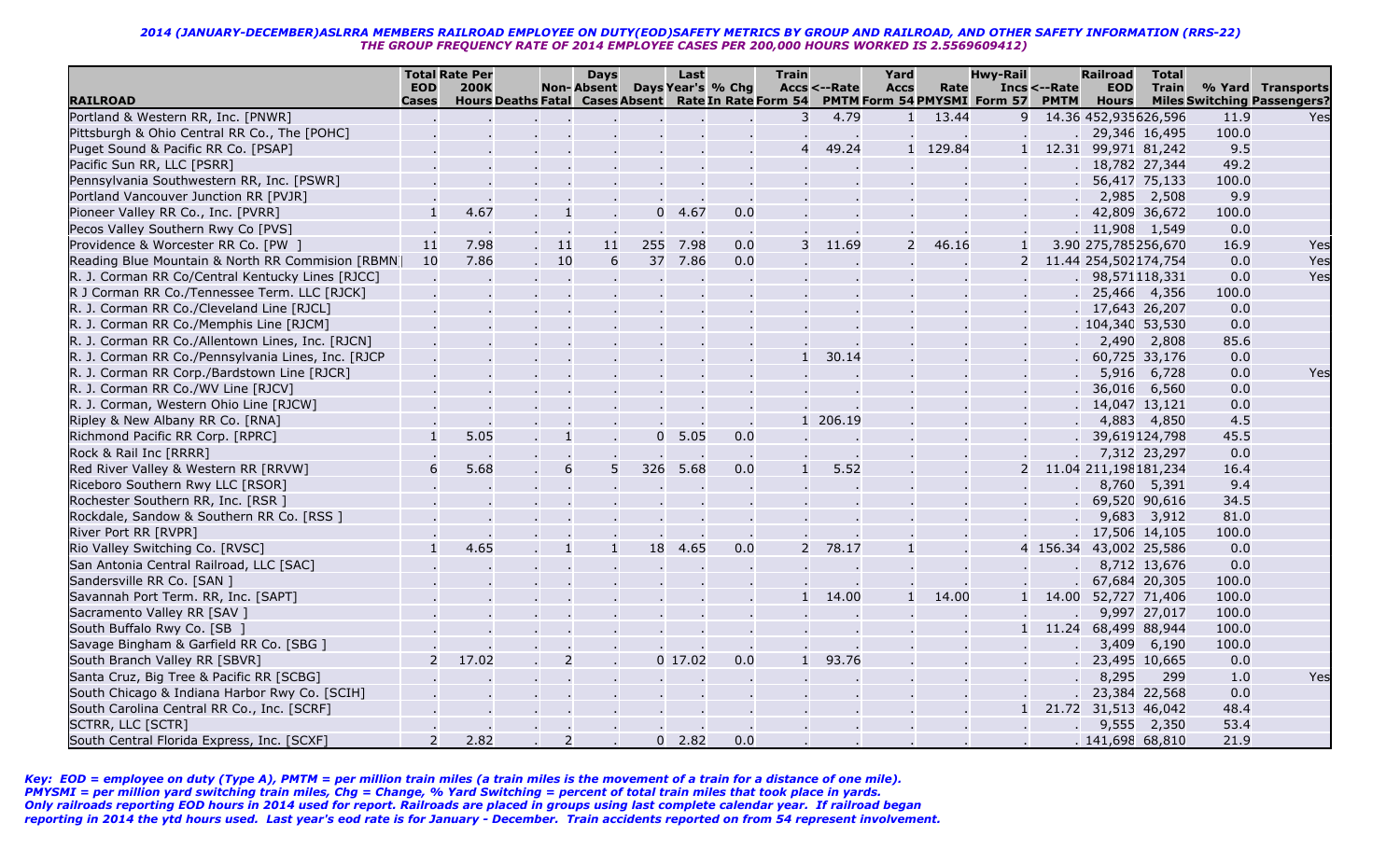|                                                   |                                | <b>Total Rate Per</b>                                                                          |                | <b>Days</b>       |                | Last      |                         | <b>Train</b>   |              | Yard          |       | <b>Hwy-Rail</b> |                        | <b>Railroad</b>       | <b>Total</b>  |       |                                    |
|---------------------------------------------------|--------------------------------|------------------------------------------------------------------------------------------------|----------------|-------------------|----------------|-----------|-------------------------|----------------|--------------|---------------|-------|-----------------|------------------------|-----------------------|---------------|-------|------------------------------------|
|                                                   | <b>EOD</b>                     | <b>200K</b>                                                                                    |                | <b>Non-Absent</b> |                |           | Days Year's % Chg       |                | Accs <--Rate | <b>Accs</b>   | Rate  |                 | <b>Incs &lt;--Rate</b> | <b>EOD</b>            | <b>Train</b>  |       | % Yard Transports                  |
| <b>RAILROAD</b><br>St. Croix Valley RR Co. [SCXY] | <b>Cases</b><br>$\overline{1}$ | Hours Deaths Fatal Cases Absent Rate In Rate Form 54 PMTM Form 54 PMYSMI Form 57 PMTM<br>27.45 | $\mathbf{1}$   | $\mathbf{1}$      |                | 180 27.45 | 0.0                     |                |              |               |       |                 |                        | <b>Hours</b><br>7,285 | 6,260         | 0.0   | <b>Miles Switching Passengers?</b> |
| San Diego & Imperial Valley [SDIY]                |                                |                                                                                                |                |                   |                |           |                         |                |              |               |       |                 |                        | 8,490                 | 8,427         | 10.0  |                                    |
| Semo Port RR, Inc. [SE ]                          |                                |                                                                                                |                |                   |                |           |                         |                |              |               |       |                 |                        | 2,916                 | 8,503         | 100.0 |                                    |
| Sierra Northern Rwy [SERA]                        |                                |                                                                                                |                |                   |                |           |                         | $\mathcal{P}$  | 93.27        |               |       |                 |                        |                       | 55,906 21,443 | 17.4  |                                    |
| Seminole Gulf RR [SGLR]                           |                                |                                                                                                |                |                   |                |           |                         |                |              |               |       | 2               |                        | 55.36 97,012 36,124   |               | 5.5   | Yes                                |
| Steelton & Highspire RR [SH ]                     |                                | 5.05                                                                                           | $\mathbf{1}$   |                   | $\overline{0}$ | 5.05      | 0.0                     |                |              |               |       |                 |                        | 39,607 5,745          |               | 100.0 |                                    |
| San Joaquin Valley RR Co. [SJVR]                  |                                |                                                                                                |                |                   |                |           |                         |                |              |               |       | 5               |                        | 26.33 157,731189,903  |               | 0.0   |                                    |
| South Kansas & Oklahoma RR Co. [SKOL]             | 5                              | 4.47                                                                                           | 5              | $\overline{2}$    | 44             | 4.47      | $\sim$ 100 $\pm$<br>0.0 | 4              | 10.89        | $\mathcal{P}$ | 10.24 | 2               |                        | 5.45 223,573367,154   |               | 53.2  |                                    |
| South Plains Lamesa RR, Ltd. [SLAL]               |                                |                                                                                                |                |                   |                |           |                         |                |              |               |       |                 |                        |                       | 7,160 39,884  | 100.0 |                                    |
| San Luis Central RR Co. [SLC ]                    |                                |                                                                                                |                |                   |                |           |                         |                |              |               |       |                 |                        | 14,363 4,148          |               | 0.0   |                                    |
| Sidney & Lowe RR Inc. [SLGG]                      |                                |                                                                                                |                |                   |                |           |                         |                |              |               |       |                 |                        | 10,239124,323         |               | 100.0 |                                    |
| St. Lawrence & Atlantic RR Co. [SLR ]             |                                |                                                                                                |                |                   |                |           |                         | $\mathbf{1}$   | 12.37        |               |       |                 |                        | 12.37 83,648 80,826   |               | 27.4  |                                    |
| SMS Rail Service, Inc. [SLRS]                     |                                |                                                                                                |                |                   |                |           |                         |                |              |               |       |                 |                        | 102.53 111,402 9,753  |               | 100.0 |                                    |
| Stillwater Central RR Co., Inc. [SLWC]            |                                | 1.57                                                                                           | $\mathbf{1}$   |                   | $\Omega$       | 1.57      | 0.0                     | $\overline{2}$ | 10.60        |               |       |                 |                        | 10.60 127,557188,689  |               | 42.5  | Yes                                |
| St. Marys RR Co. [SM ]                            |                                |                                                                                                |                |                   |                |           |                         |                |              |               |       |                 |                        |                       | 5,758 6,138   | 42.6  | Yes                                |
| San Manuel Arizona RR Co. [SMA ]                  |                                |                                                                                                |                |                   |                |           |                         |                |              |               |       |                 |                        |                       | 30,700 13,303 | 6.5   |                                    |
| Santa Maria Valley RR Co. [SMV ]                  |                                |                                                                                                |                |                   |                |           |                         |                |              |               |       |                 |                        | 9,548                 | 2,453         | 8.8   |                                    |
| San Pedro & Southwestern RR Co. [SPSR]            |                                |                                                                                                |                |                   |                |           |                         |                |              |               |       |                 |                        | 4,675                 | 3,030         | 18.7  |                                    |
| Sequatchie Valley RR [SQVR]                       |                                |                                                                                                |                |                   |                |           |                         |                |              |               |       |                 |                        | 3,663                 | 2,136         | 0.0   |                                    |
| Strasburg RR Co. [SRC ]                           | 9                              | 16.44                                                                                          | 9              |                   |                | 0 16.44   | 0.0                     |                |              |               |       |                 |                        | . 109,502 16,683      |               | 0.0   | Yes                                |
| Sabine River & Northern RR Co. [SRN ]             |                                | 5.09                                                                                           | $\mathbf{1}$   |                   | $\Omega$       | 5.09      | 0.0                     |                |              |               |       |                 |                        | 39,315 33,242         |               | 20.0  |                                    |
| Swan Ranch Railroad LLC [SRRR]                    |                                |                                                                                                |                |                   |                | $\sim$    | $\sim$ 10 $\pm$         |                |              |               |       |                 |                        | 11,408 10,937         |               | 67.6  |                                    |
| Sand Springs Rwy Co. [SS ]                        | $\mathbf{1}$                   | 11.62                                                                                          | $\mathbf{1}$   |                   |                | $0$ 11.62 | 0.0                     |                |              |               |       |                 |                        | 17,208                | 3,780         | 100.0 |                                    |
| Southern Switching Co. [SSC ]                     |                                |                                                                                                |                |                   |                |           |                         |                |              |               |       |                 |                        | 5,718                 | 2,447         | 0.0   |                                    |
| Stockton Term. & Eastern RR [STE ]                |                                |                                                                                                |                |                   |                |           |                         |                |              |               |       |                 |                        | 17,239                | 6,600         | 100.0 |                                    |
| St. Maries River RR Co. [STMA]                    | $\mathbf{1}$                   | 12.45                                                                                          | $\mathbf{1}$   |                   |                | $0$ 12.45 | 0.0                     |                |              |               |       |                 |                        | 16,063                | 9,794         | 25.4  |                                    |
| Santa Teresa Southern Railroad, LLC [STS]         |                                |                                                                                                |                |                   |                |           | $\sim 100$              |                |              |               |       |                 |                        | 3,045                 | 488           | 100.0 |                                    |
| Southwestern RR Co., Inc. [SW ]                   | $\mathbf{1}$                   | 1.02                                                                                           | $\mathbf{1}$   | $\mathbf{1}$      | $\blacksquare$ | 1.02      | 0.0                     | 2              | 6.49         | $\mathbf{1}$  | 14.62 |                 |                        | . 195,434308,085      |               | 22.2  |                                    |
| Terminal Rwy Alabama State Docks [TASD]           | $\overline{2}$                 | 1.76                                                                                           | $\overline{2}$ |                   | $\overline{0}$ | 1.76      | 0.0                     | 3              | 24.59        |               |       |                 |                        | 227,694122,007        |               | 100.0 |                                    |
| Thermal Belt Rwy [TBRY]                           |                                |                                                                                                |                |                   |                |           | $\sim$ 100 $\pm$        |                |              |               |       |                 |                        | 1,652                 | 51            | 0.0   |                                    |
| Temple & Central Texas Railway, Inc. [TC]         |                                |                                                                                                |                |                   |                |           |                         |                |              |               |       |                 |                        | 27,868 15,332         |               | 100.0 |                                    |
| Twin City & Western RR [TCWR]                     | 10                             | 14.89                                                                                          | 10             | 10                |                | 196 14.89 | 0.0                     | $\mathcal{P}$  | 16.97        |               |       |                 |                        | 16.97 134,360117,832  |               | 3.3   |                                    |
| Timberrock RR Co., Inc. [TIBR]                    |                                |                                                                                                |                |                   |                |           | $\sim$ $\sim$           | $\mathbf{1}$   | 8.58         |               |       | $\overline{4}$  |                        | 34.31 105,841116,592  |               | 29.0  |                                    |
| Tennken RR Co. Inc. [TKEN]                        |                                |                                                                                                |                |                   |                |           | $\sim$ 100 $\pm$        |                |              |               |       |                 |                        | 13,420 15,195         |               | 73.1  |                                    |
| Tacoma Municipal Belt Line Rwy [TMBL]             | 10                             | 9.63                                                                                           | 10             | 9                 | 85             | 9.63      | 0.0                     | 3              | 14.83        | 2             | 9.88  |                 |                        | 9.88 207,686202,359   |               | 100.0 |                                    |
| Texas & Northern Rwy Co. [TN ]                    | $\mathbf{1}$                   | 2.14                                                                                           | $\mathbf{1}$   |                   | $\overline{0}$ | 2.14      | 0.0                     |                |              |               |       |                 |                        | 93,391 21,828         |               | 37.0  |                                    |
| Three Notch Railway, LLC [TNHR]                   |                                |                                                                                                |                |                   |                |           |                         |                |              |               |       |                 |                        |                       | 6,538 12,828  | 0.0   |                                    |
| Toledo, Peoria & Western Rwy Corp. [TPW ]         |                                |                                                                                                |                |                   |                |           |                         | $\mathbf{1}$   | 6.76         |               |       |                 |                        | 6.76 73,676147,876    |               | 32.2  |                                    |
| Tomahawk Rwy, L.P. [TR ]                          |                                |                                                                                                |                |                   |                |           |                         |                |              |               |       |                 |                        |                       | 39,982 26,256 | 83.4  |                                    |
| Trona Rwy Co. [TRC ]                              | 5 <sup>5</sup>                 | 22.05                                                                                          | 5              | $\overline{2}$    |                | 434 22.05 | 0.0                     | $\mathbf{1}$   | 27.83        |               | 54.92 |                 |                        | 45,357 35,935         |               | 50.7  |                                    |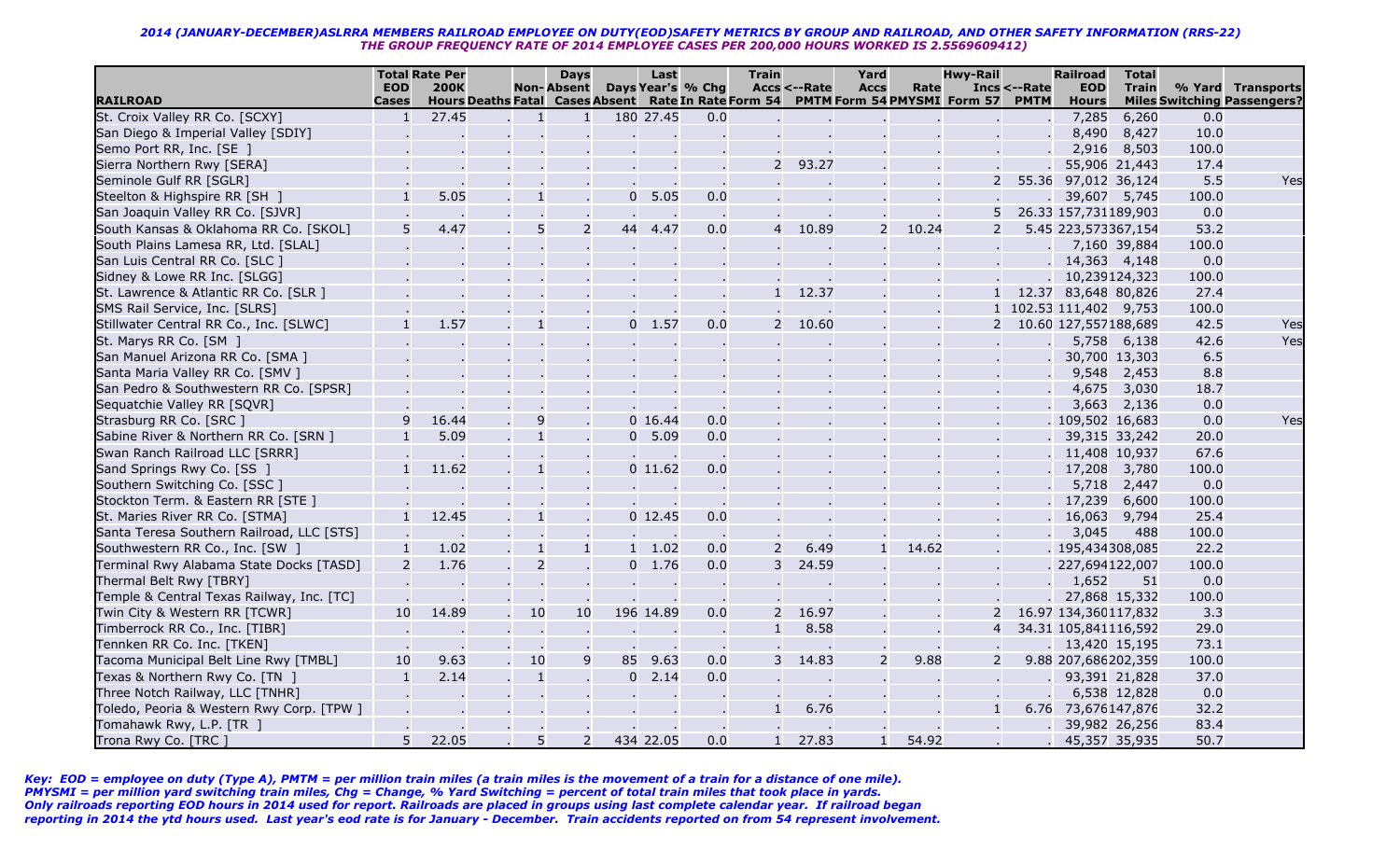|                                                 |                | <b>Total Rate Per</b> |                                                      | <b>Days</b>       |                | Last             |                   | <b>Train</b>   |              | Yard           |          | <b>Hwy-Rail</b>             |              | <b>Railroad</b> | <b>Total</b> |       |                                    |
|-------------------------------------------------|----------------|-----------------------|------------------------------------------------------|-------------------|----------------|------------------|-------------------|----------------|--------------|----------------|----------|-----------------------------|--------------|-----------------|--------------|-------|------------------------------------|
|                                                 | <b>EOD</b>     | <b>200K</b>           |                                                      | <b>Non-Absent</b> |                |                  | Days Year's % Chg |                | Accs <--Rate | <b>Accs</b>    | Rate     |                             | Incs <--Rate | <b>EOD</b>      | <b>Train</b> |       | % Yard Transports                  |
| <b>RAILROAD</b>                                 | <b>Cases</b>   |                       | Hours Deaths Fatal Cases Absent Rate In Rate Form 54 |                   |                |                  |                   |                |              |                |          | PMTM Form 54 PMYSMI Form 57 | <b>PMTM</b>  | <b>Hours</b>    |              |       | <b>Miles Switching Passengers?</b> |
| Terminal RR Association Of St. Louis [TRRA]     | $\overline{4}$ | 1.73                  | $\overline{4}$                                       | $\overline{2}$    |                | $5 \quad 1.73$   | 0.0               | 6              | 11.08        | $\overline{4}$ | 7.39     | -1                          | 1.85         | 461,661         | 541,590      | 100.0 |                                    |
| Texas South-Eastern RR Co. [TSE ]               |                |                       |                                                      |                   |                | $\sim$           |                   |                |              |                |          |                             |              | 5,157           | 2,800        | 100.0 |                                    |
| Tennessee Southern RR Co., Inc. [TSRR]          |                |                       |                                                      |                   |                |                  |                   |                |              |                |          |                             |              | 50,020          | 54,512       | 13.8  |                                    |
| Tulsa-Sapulpa Union Rwy Co. LLC [TSU ]          |                | 15.38                 |                                                      |                   |                | $0$ 15.38        | 0.0               |                |              |                |          |                             |              | 13,008          | 10,756       | 0.0   |                                    |
| Transkentucky Transportation RR, Inc. [TTIS]    |                |                       |                                                      |                   |                |                  |                   |                |              |                |          |                             |              | 21,983          | 2,087        | 0.0   |                                    |
| <b>Tallyrand Terminal Railroad</b>              |                |                       |                                                      |                   |                |                  |                   |                |              |                |          |                             | 1 128.50     | 116,647         | 7,782        | 100.0 |                                    |
| Texas, Gonzales & Northern Rwy Co. [TXGN]       |                |                       |                                                      |                   |                | $\sim$           |                   | $\mathbf{1}$   | 36.96        |                | 52.89    |                             |              | 76,515          | 27,058       | 69.9  |                                    |
| Texas Northwestern Rwy Co. [TXNW]               |                | 2.99                  |                                                      | $\mathbf{1}$      | $\overline{4}$ | 2.99             | 0.0               | $\mathbf{1}$   | 26.78        |                | 47.17    |                             |              | 66,909          | 37,345       | 56.8  |                                    |
| Texas Pacifico Transportation Limited [TXPF]    | 4              | 12.85                 | $\overline{4}$                                       | $\mathbf{1}$      |                | 10 12.85         | 0.0               | $\overline{4}$ | 38.92        |                |          | $\overline{4}$              | 38.92        | 62,264          | 102,787      | 0.0   |                                    |
| Texas Rock Crusher Rwy Co. [TXR ]               |                | 11.83                 |                                                      | $\mathbf{1}$      |                | 122 11.83        | 0.0               |                |              |                |          |                             |              | 16,910          | 50,730       | 100.0 |                                    |
| Tyburn Railroad, LLC. [TYBR]                    |                |                       |                                                      |                   |                |                  |                   |                |              |                |          |                             |              | 4,925           | 261          | 0.0   |                                    |
| Tazewell & Peoria RR, Inc. [TZPR]               |                |                       |                                                      |                   |                |                  |                   |                |              |                |          |                             |              | 106,249         | 114,210      | 100.0 |                                    |
| Utah Central Rwy Co. [UCRY]                     |                |                       |                                                      |                   |                |                  |                   |                |              |                |          |                             |              | 44,936          | 89,757       | 100.0 |                                    |
| Upper Merion & Plymouth RR Co. [UMP ]           |                |                       |                                                      |                   |                |                  |                   |                |              |                |          |                             |              | 8,627           | 6,250        | 100.0 |                                    |
| Union RR Co. [URR ]                             | 3              | 0.92                  | 3                                                    |                   | $\mathbf{0}$   | 0.92             | 0.0               | 3              | 20.28        | 2              | 13.52    |                             |              | 650,702         | 147,952      | 100.0 |                                    |
| Utah Rwy Co. [UTAH]                             |                |                       |                                                      |                   |                |                  |                   |                |              |                |          |                             |              | 141,916         | 168,650      | 43.5  |                                    |
| Ventura County RR Co. [VCRR]                    |                |                       |                                                      |                   |                |                  |                   |                |              |                |          |                             |              | 5,268           | 3,832        | 17.3  |                                    |
| Valdosta Rwy, L.P. [VR ]                        |                |                       |                                                      |                   |                |                  |                   |                |              |                |          |                             |              | 9,990           | 11,294       | 38.1  |                                    |
| Vandalia RR Co. [VRRC]                          |                |                       |                                                      |                   |                |                  |                   |                |              |                |          |                             |              | 354             | 19           | 100.0 |                                    |
| Vicksburg Southern RR, Inc. [VSOR]              |                |                       |                                                      |                   |                |                  |                   |                |              |                |          |                             |              | 31,489          | 24,546       | 0.0   |                                    |
| V and S Rwy, Inc. [VSR ]                        |                |                       |                                                      |                   |                |                  |                   |                |              |                |          |                             |              | 4,990           | 8,788        | 51.5  |                                    |
| Vermont Rwy, Inc. [VTR ]                        | 17             | 19.50                 | 17                                                   | 3                 |                | 18 19.50         | 0.0               |                |              |                |          |                             |              | 174,374         | 96,500       | 32.0  |                                    |
| Vermillion Valley RR Co., Inc. [VVRR]           |                |                       |                                                      |                   |                |                  |                   |                |              |                |          |                             |              | 1,995           | 341          | 0.0   |                                    |
| Washington County RR Corp. [WACR]               |                | 7.21                  |                                                      |                   |                | $0$ 7.21         | 0.0               |                |              |                |          |                             |              | 27,726          | 31,827       | 22.1  |                                    |
| Wellsboro & Corning Railroad LLC. [WCOR]        |                |                       |                                                      |                   |                |                  |                   |                |              |                |          | $\mathbf{1}$                | 72.39        | 14,934          | 13,814       | 0.0   | Yes                                |
| Wiregrass Central Railway, LLC [WGCR]           |                |                       |                                                      |                   |                |                  |                   |                |              |                |          |                             |              | 6,475           | 10,314       | 0.0   |                                    |
| Walking Horse & Eastern RR Co. [WHOE]           |                |                       |                                                      |                   |                |                  |                   |                |              |                |          |                             |              | 1,477           | 869          | 0.0   |                                    |
| West Michigan RR Co. [WMI ]                     |                |                       |                                                      |                   |                |                  |                   |                |              |                |          |                             |              | 69              | 247          | 87.9  |                                    |
| Western New York & Pennsylvania RR LLC [WNYP]   |                | 2.07                  |                                                      |                   | $\overline{0}$ | 2.07             | 0.0               | 2              | 58.25        |                | 1 138.43 | $\overline{2}$              | 58.25        | 96,493          | 34,337       | 21.0  |                                    |
| Western RR Co. [WRRC]                           |                |                       |                                                      |                   |                |                  |                   |                |              |                |          |                             |              | 50,865          | 17,467       | 100.0 |                                    |
| Wisconsin & Southern Rairoad, L.L.C [WSOR]      |                | 2.23                  | 5                                                    |                   | 180            | 2.23             | 0.0               | $\overline{4}$ | 11.96        |                | 14.07    |                             | 20.93        | 448,205         | 334,468      | 21.3  |                                    |
| Winamac Southern Rwy Co. [WSRY]                 |                |                       |                                                      |                   |                |                  |                   |                |              |                |          |                             |              | 9,441           | 11,697       | 0.0   |                                    |
| Wichita, Tillman & Jackson Rwy Co., Inc. [WTJR] |                |                       |                                                      |                   |                |                  |                   |                |              |                |          |                             |              | 25,440          | 13,707       | 40.0  |                                    |
| West Tennessee RR Corp. [WTNN]                  |                | 3.95                  |                                                      | $\mathbf{1}$      | 1              | 3.95             | 0.0               |                |              |                |          | $\overline{2}$              | 24.98        | 50,693          | 80,055       | 10.3  |                                    |
| Warren & Trumbull RR Co., The [WTRM]            |                |                       |                                                      |                   |                |                  |                   |                |              |                |          |                             |              | 42              | 38           | 0.0   |                                    |
| Wilmington Term. RR Inc. [WTRY]                 |                |                       |                                                      |                   |                |                  |                   |                |              |                |          |                             |              | 17,574          | 31,499       | 100.0 |                                    |
| West Virginia Central RR [WVC ]                 |                | 4.36                  |                                                      |                   | 5              | 4.36             | 0.0               |                | 40.15        |                |          |                             |              | 45,860          | 24,907       | 0.0   | Yes                                |
| Willamette Valley Rwy Co. [WVR ]                |                |                       |                                                      |                   |                |                  |                   |                |              |                |          |                             |              | 1,942           | 1,613        | 6.4   |                                    |
| Winchester & Western RR Co. [WW]                |                | 1.65                  |                                                      |                   |                | 3 1.65           | 0.0               | $\mathbf{1}$   | 18.06        |                |          |                             | 18.06        | 120,909         | 55,386       | 2.5   |                                    |
| Youngstown & Austintown RR [YARR]               |                |                       |                                                      |                   |                | $\sim$ 100 $\pm$ |                   |                |              |                |          |                             |              | 668             | 690          | 0.0   |                                    |